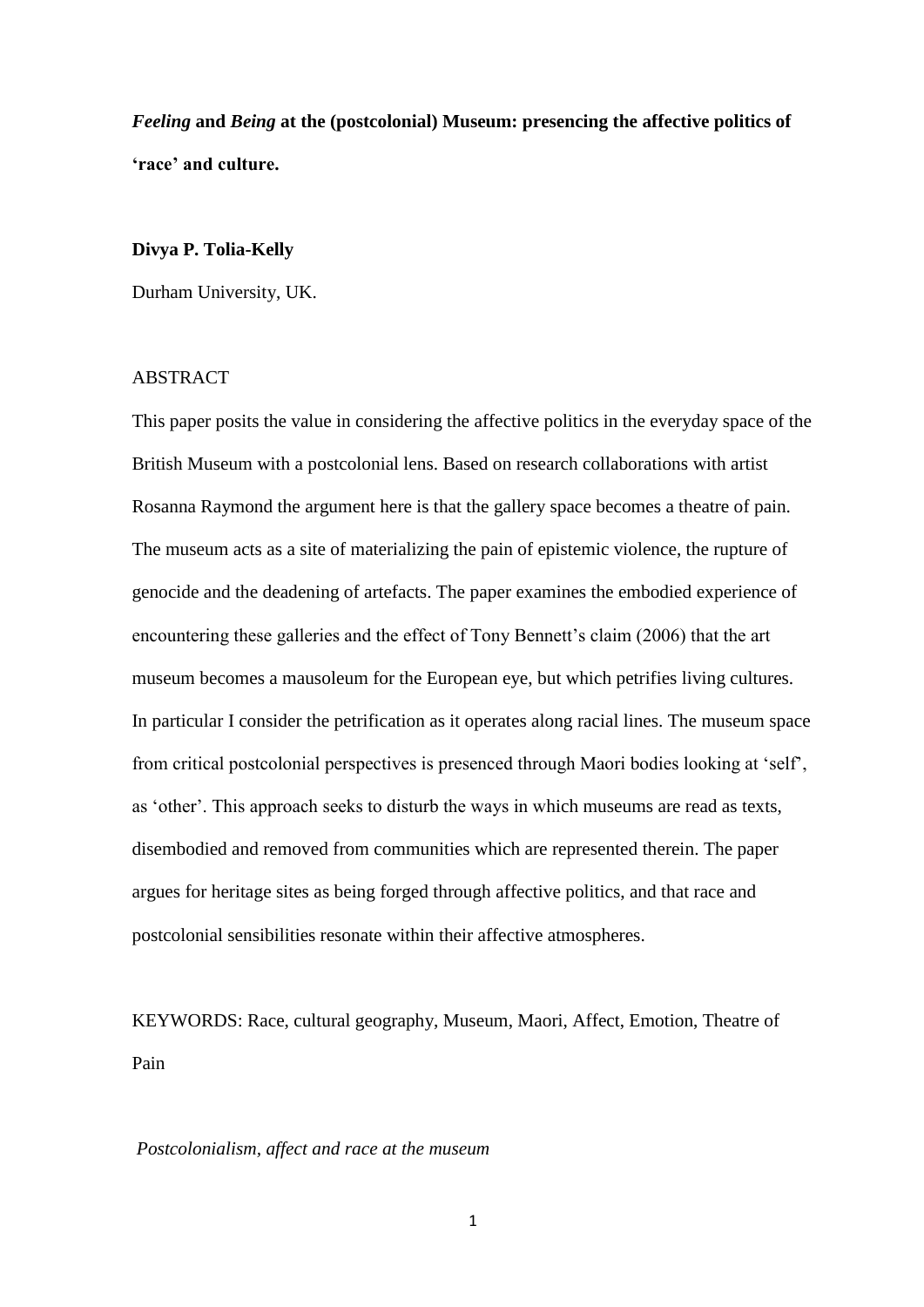As a cultural geographer, my thinking through race and culture at the museum is informed by a spatially and temporally situated account of the ways in which racialized cultures are encountered, circulate and are refigured in the everyday. Most importantly, the focus here is on '(w)hat happens when the racialized 'other' encounters themselves in the museum cabinet? On this research path, I do not separate the writings of Stuart Hall and Nigel Thrift as *sociological* or *geographical* respectively. However there is a useful dialogue to be had *between* cultural geographers working on affect (without a concern for race and power) and sociologists working on race as a category of difference (without full consideration of spatial theory). My practice has been informed by bringing these oeuvres together. Ahmed (2002) has argued, affective charges are at the heart of everyday culture and life, including racisms. At the forefront of the research then is a question of thinking 'race' at sites where it is perhaps elided, being positioned in postcolonial terms, as 'other'; reified, timeless (Hall, 1996) and outside of modernity (Gilroy, 1993). The paper is neither privileging a *deep* account of material culture nor indeed is it an evaluation of museum as *civic laboratory* (Bennett, 2005). Power, postcolonialism and race form the cornerstones of my analysis, which highlights the geographies of affect and emotion at the museum cabinet. Geography, has a strong self-critique of its role in imperialist expansion and governance (e.g. Driver, 2001). It also engages with radical postcolonial interventions (Noxolo *et al.*2008; Raghuram *et. al.* 2009; Noxolo, 2009; Jazeel and McFarlane, 2010). Despite these accounts, areas of the discipline remain untouched by reflections on race and power, including accounts of *affect* as a driver of cultural economies (Thien, 2005; Tolia-Kelly, 2006; Crang and Tolia-Kelly, 2010).

Within sociology, Bhamra (2007, see also Rodriguez *et al*, 2010) has recently articulated the discipline has failed to engage with postcolonialism thus evading the opportunity to reflect on its emergence as a discipline within imperial time-space. '(T)he postcolonial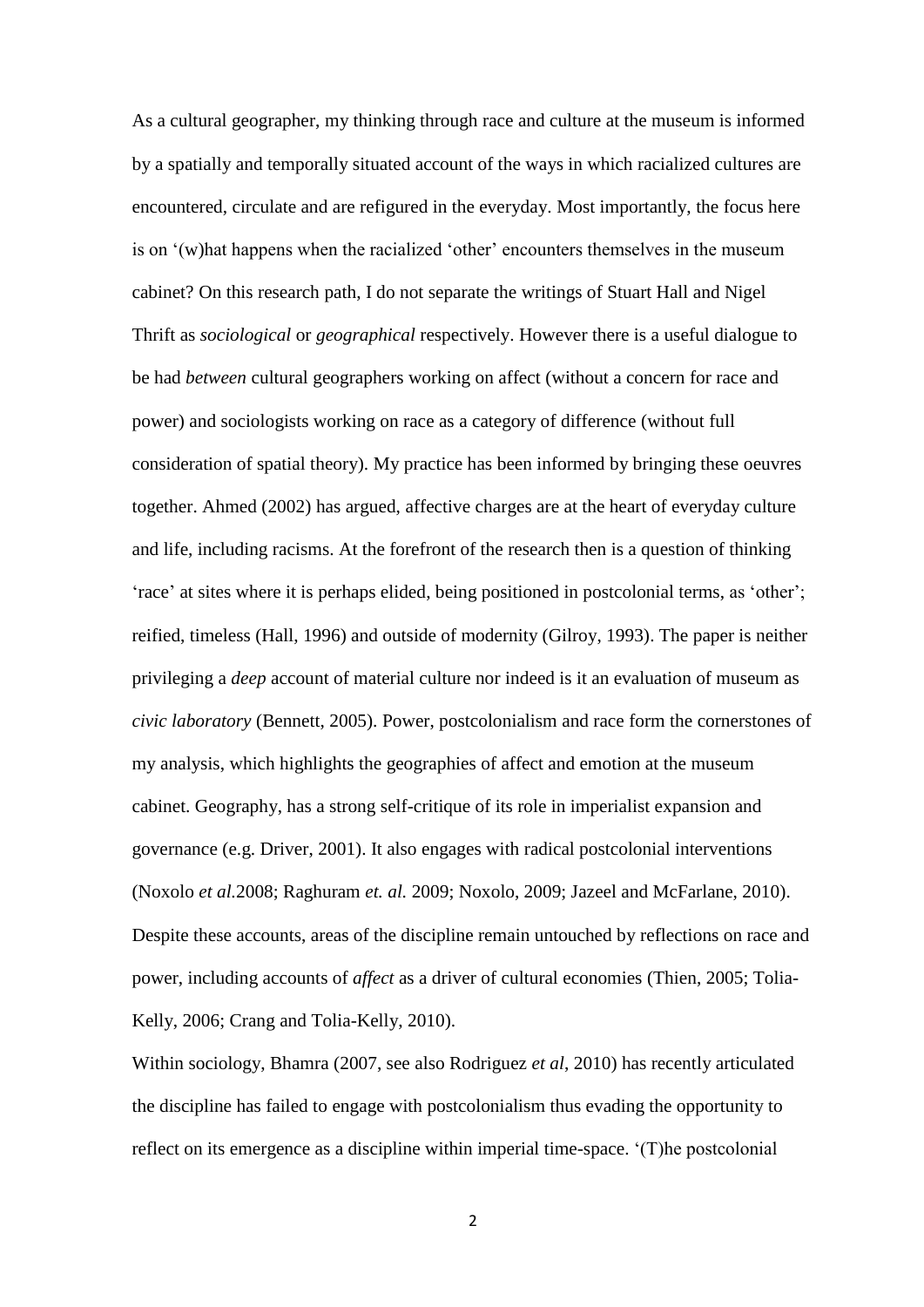revolution, then, points to what is missing in sociology: an engagement with difference that makes a difference to what was initially thought.' (p877). Similarly, in Meer and Nayak's (2013) review of the place of "race" in *Sociology* they argue that 'there is a perception that there is less sociology dedicated to the study of race today than there was two decades ago (2013: 1). There perhaps has been reluctance to reflect on racist ideologies as embedded in institutional and disciplinary practices (Hall, 1992; Smith, 1999), including its relationship with science and the biopolitics of race (Skinner, 2007). Amin (2012) also reminds us of the ways in which neoliberal accounts of a post-racial society, conceal racism and make racist experiences impossible to articulate (Harries, 2014). This paper addresses the questions of "race" that echo in our national spaces of culture, namely the national museum. "Race is deliberately presenced here, in the everyday, exemplifying how differences based on "culture" have become a way of avoiding 'race' (Fortier, 2007; 2008; 2010; Gilroy, 2013; Gilroy, 1993). The museum is regarded here as a site where feelings about others as "others" materialise in a particular geometry of power relations; it is no longer a *neutral* site of display (Stocking, 1985). The museum cabinet, viewed through a postcolonial lens, exposes the continuities of imperial taxonomies and hierarchies of culture that underpin its use. The result is an encounter with colonial cultures of epistemic violence and subjugation, sanctioned in the present. The museum space thus operates as a *theatre of pain*. As Pieterse (1997: 124) has argued, '(P)ostcoloniality unsettles ethnographic museums'. The feeling of being Māori at the museum cabinet, is a moment of enlivening an encounter with "race"; enlivened, embodied and "felt". Waterton and Watson (2013: 552) call us to think heritage sites beyond being positioned as static *texts* to be read. Heritage is seen as emergent from 'the feelings of being, becoming and belonging'. Affective politics can be a force to disrupt imperial orderings and "ways of seeing"; a counterpoint to imperial logics (Bennett, 2005).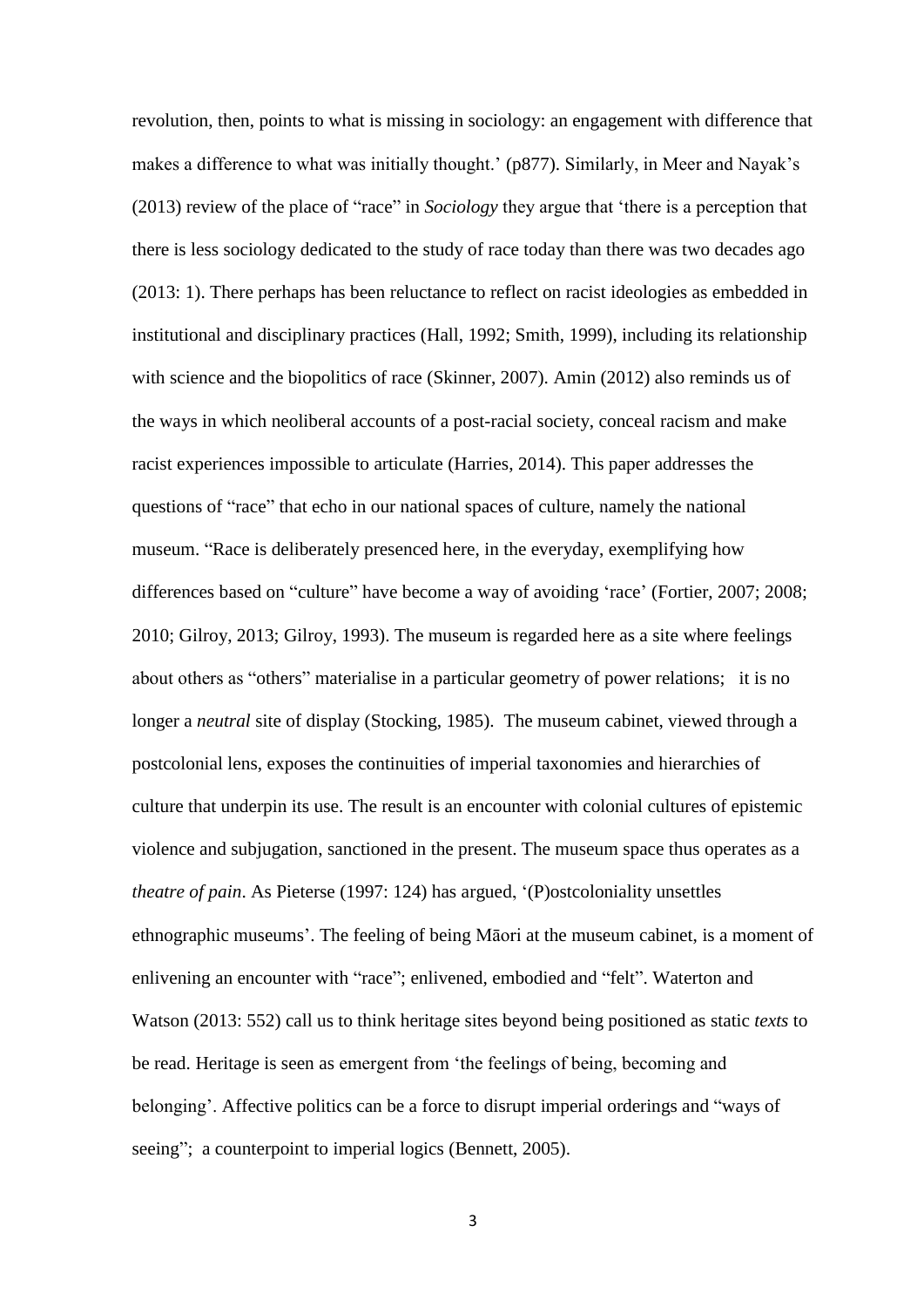Postcolonial writing (W.E.B Du Bois, 1903; Fanon, 1968; Said, 1979; Spivak, 1988) is elemental to examining everyday affective encounters at the museum, where there are narratives of race, underlying museum cultures (Bennett, 2013; Sylvester, 2009). In collaboration with the artist Rosanna Raymond<sup>i</sup>, the paper attempts to critique the residues of colonial hierarchies of cultures, and the racisms underpinning them. The capacities for sensibilities have been a way of categorising cultures within the hierarchies of civilisation. These imperial categories are figured through the technologies (Bennett, 2005) such as the museum cabinet, which continues to re-frame Māori culture as "other" to both European sensibilities and modernity itself. Rosanna Raymond and the London Māori community Ngāti Rānanaii are considered here as the voices through which we can evaluate the emotional, visceral effects of exhibiting Māori taonga at the museum space, to them as Māori visitors.

Raymond has been invited to re-curate Māori collections in residencies throughout Europe<sup>iii</sup> including at the British Museum, London. The core mission of our collaboration is embedded in the feminist project of *situating knowledges* (Rose, 1997) with the aim of producing knowledge that is situated in a research practice which is co-produced by a cultural geographer and an artist-curator who is both critical and embedded within museum praxis. The collaboration is about being reflexive, and situating the argument outside of an assumed *universal* academic lens, but situated through an anti-imperial gaze embodied in Raymond's art and identity. This research project has sought to articulate, and to covisualize the dialogue between technologies of representation and Māori visitors. Telling a counter-story is at the heart of Raymond's approach, which embodies an anti-archival practice (De Nardi, 2014a, 2014b). Its purpose is also to outline the tension between a re-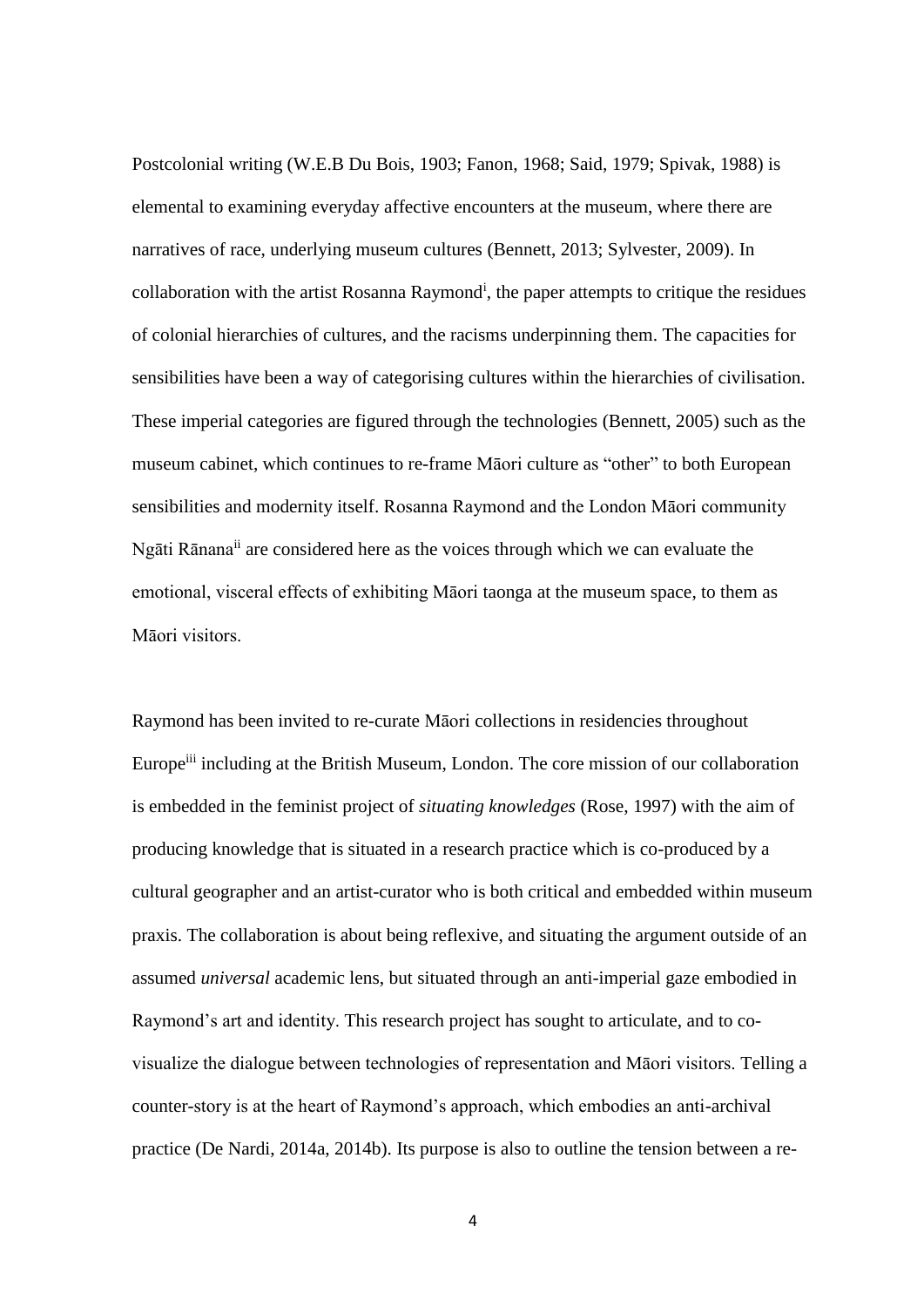iteration of colonial violence of negation, erasure and deterministic narrative and their circulation which coalesce as affective charges within the spaces of the museum. The Māori galleries at the British Museum are a space, not of enlightenment, but of a divestment from Māori heritage. The divestment occurs doubly, through misrepresentation, and the re-affirming of imperial narrative accounts. The project aims to situate the affective experience of epistemic violence that Māori encounter when seeing their culture through the space of the museum. The collaboration has developed through conversations, joint performances and has brought to light a strategy for dissemination in art, text and expressive culture. Small modest steps ensue; in the space of a paper, a catalogue, an event that shifts the ground. Postcolonial practice here is about undermining the time-space frame of imperialism. The tension between the two exposes the mistruths of representation. The affective politics of Māori space-time subdue the power of the imperial "way of seeing" to a connection with sensibilities that are not chronological but shot through and co-constituted within the "structures of feelings" within modernity.

Smith's (1999) account of colonising knowledges asks us to be mindful of the politics of being "authentic", "native", "insider" or indeed speaking on behalf of "others". However in our aim through collaboration is to be more-than-representational of the everyday politics of racializing by acknowledging the particularity of our view and experience of the museum. Smith argues that '"intellectuals" who position themselves as "post-colonial" move across boundaries of indigenous, and metropolitan, institution and community, politics and scholarship. Their place in the academy is still highly problematic' (1999: 71); as geographers, anthropologists and sociologists, we are doubly implicated as 'research' has been positioned as a tool that serves Empire and one which defines 'others. There is a double-bind of innovating decolonising ways of researching "culture" which are then criticised for being amateur. Here, a postcolonial critical narrative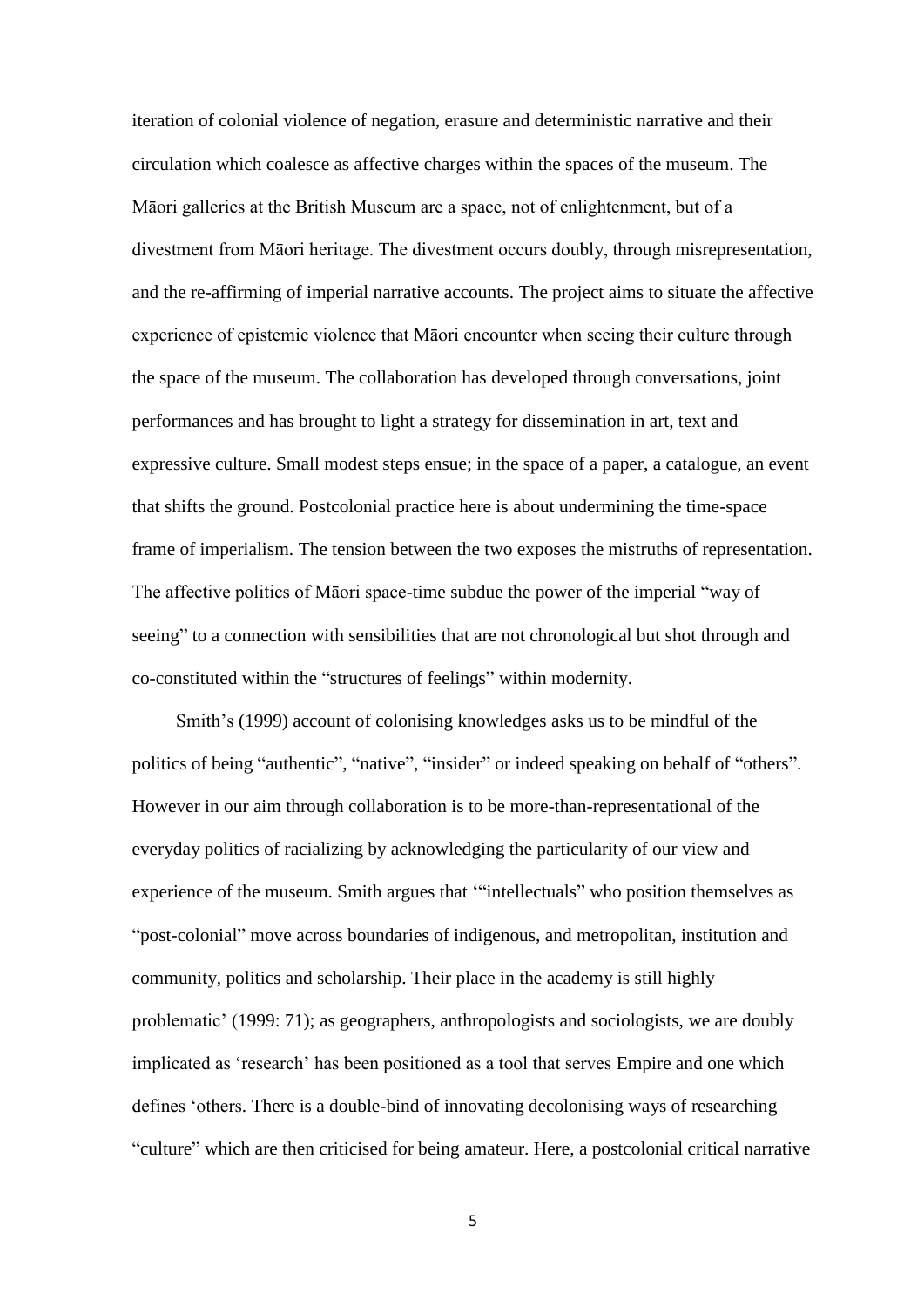of the museum space, is situated, embodied and indeed articulates the affective postcolonial *positioning* (Hall, 1996) of Māori as expressed in the museum space.

### *Theatres of Pain*

*Theatres of pain* was originally a performance, an exploration of post-imperial affective politics at the twenty-first century museum, performed by Rosanna Raymond and myself at the inaugural conference of the *Association of Critical Heritage Studies*, Gothenburg, in 2012. Using this account, the exhibition space of the national museum is seen here to be experienced as a *theatre of pain*. The museum acts as a site that materialises the pain of epistemic violence, the rupture of genocide and the deadening of artefacts. Petrification (as Bennett, 2006) here, is considered as operating along racial lines. The effect is to experience an atmosphere of loss, guilt, sadness and anger concretised along geometries of imperial power.

The art of art practice is to move us and jolt us out of our habits of seeing, encouraging us to "feel" a new interpretation. Postcolonial expressive cultures have also incorporated the project of making us feel, in empathy with the voice and body of the postcolonial subject (see Morrison et al., 2013; Mercer, 2008). The presence of bodies of the "other" effectively destabilise the technologies of racialization, including tropes of "victimage" or "savage". The experience is articulated through Raymond's art and her "voice" is one which resonates in the work of Ngāti Rānana as the London Māori community participating in new curatorial articulations and ceremonies at the British Museum. For Raymond, inhabiting the space of the violated ancestors enables the eradication of the structures perpetuating these violations. Presencing the hauntings of peoples who have been misrepresented, and determined as fixed, through their assumed affective capacities are embedded in her account. The museum does not recognise Māori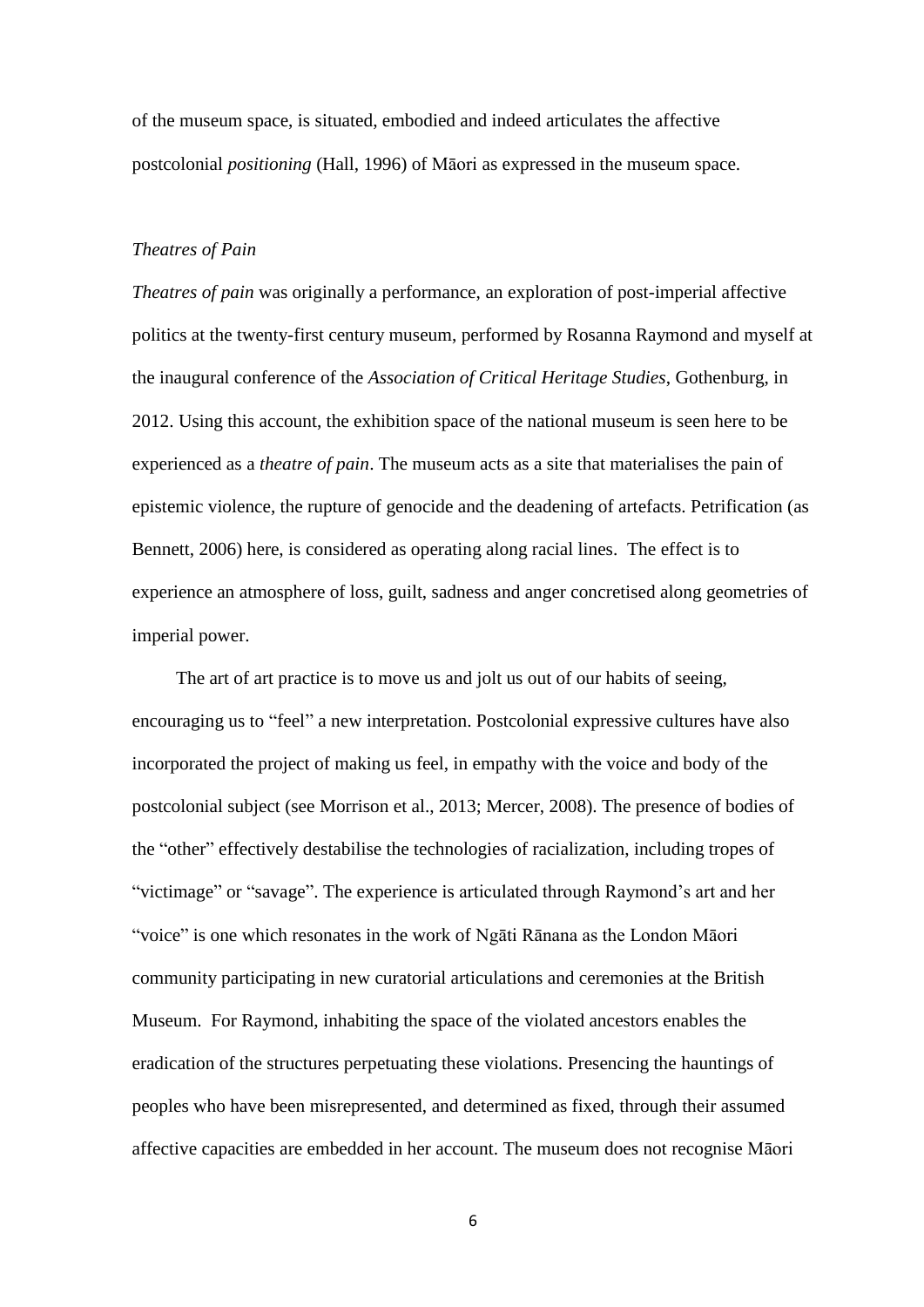scholars as "experts" and thus misrepresentation and exclusionary practices continue to compound feelings of alienation. Māori scholars are positioned "outside" of elite academic circles of anthropology and archaeology; cast as an inexpert other. Thus the cabinet reiterates the imperial practice of disabling "self-iteration" and self-determination. Raymond has tackled definitions of Māori identity by promoting accounts of the Pacific or Polynesian-ness (counter to narrow understandings of Māori) promoted in her art activism (2011; 2003), and through co-curated exhibitions (Salmond, 2008). Raymond argues that:

To read about yourself labelled as hybrid and having your authenticity questioned by people outside your community left me feeling disempowered. I was often frustrated at the many mistakes and misrepresentation that appeared in articles, especially by peoples who had spent very little or no time, with us or within our community. Often our involvement as practitioners was welcomed but our analysis of what we were doing was not considered as important unless validated by an educated expert."(2012: 153)

Feminist writers on affect (Ahmed, 2004a, 2004b; Thien, 2005; Hemmings, 2005; *Author A*), have critiqued the occlusion of power and argued that any universalist account of affective experience risks ethnocentrism. Araeen (1987) and Sylvester (2009) have framed the consideration of affect and emotion at the museum from the perspective of the subaltern. The research poses the problematics of experiencing the gallery space by people who are from communities exhibited within the cabinets and galleries (see also Golding, 2009). Here, Māori visitors' encounter with exhibits at the British Museum beyond the usual affective registers such as awe, wonder and the sublime in order to articulate how the museum space is experienced. Inspired by Samuel's (1994) "theatres of memory", museums serve as formal sanctioned spaces of memory which, due to their exclusionary space-time, become locations of suffering; *theatres of pain*. Curatorial frameworks termed as "authorised heritage discourses" (Waterton et. al, 2006) engender affective responses. For Māori visitors, including those from the London Māori community, Ngāti Rānana,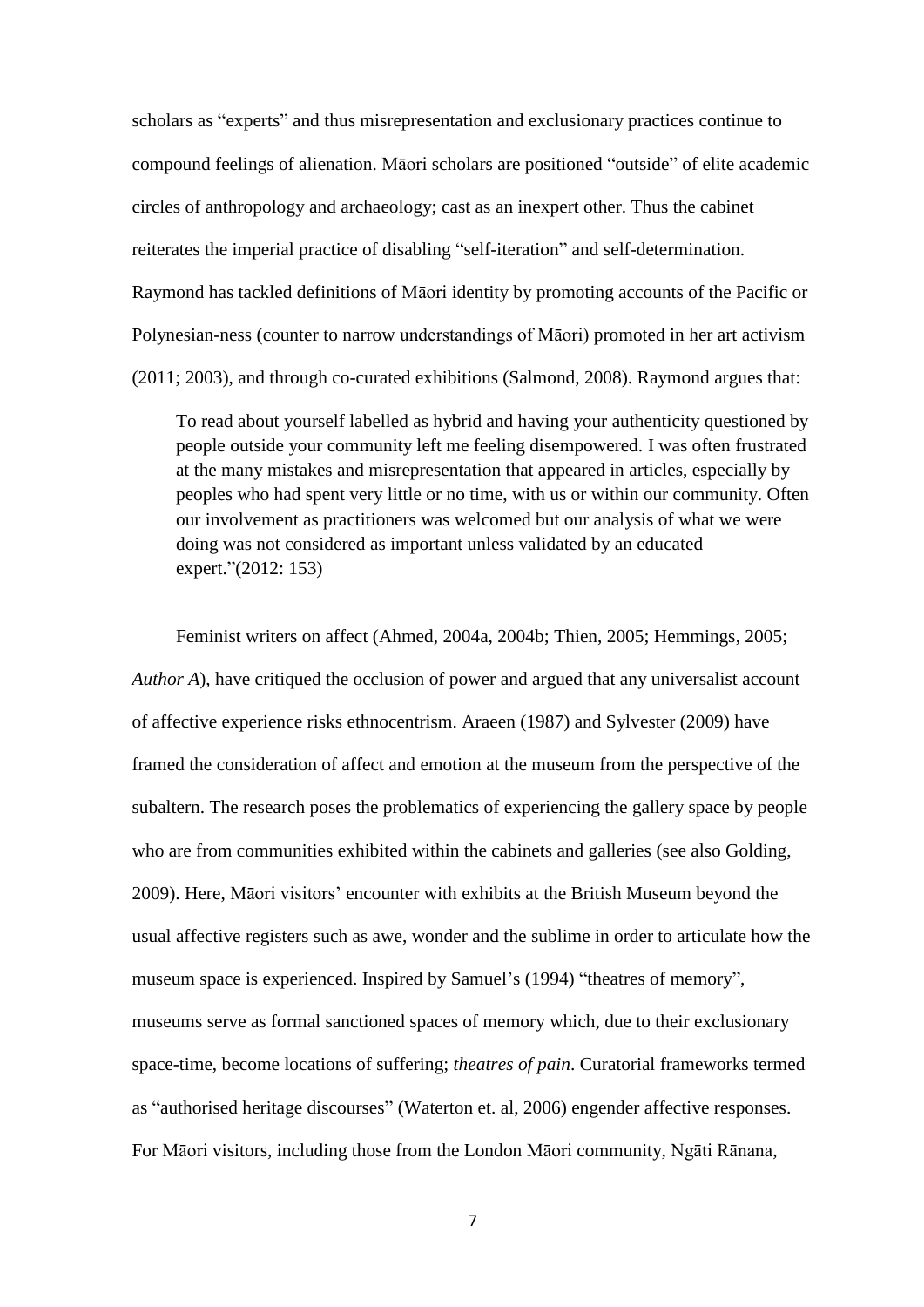pain, alienation and grief are the affective and emotional registers through which the Māori galleries are encountered. The Māori experience expresses discordancy between how Māori "feel" their cultural heritage to be and the continuing resonances of imperial ways of framing, seeing and exhibiting "other" cultures. It has long been argued that there is a need to take postcolonial critique beyond the textual realm, and need to be refigured through gender (McClintock, 2013) and race (Dwyer and Bressey, 2008). Here, postcolonial thinking illustrates the ways in which the affective and emotional space of the museum is experienced not through interracial encounter, but as encounters with "self" as "other"*.*

The visceral encounter within a spatial realm (in this case, the museum space) is considered alongside recent non-representational conceptualizations of affective atmospheres (McCormack, 2008; Kraftl and Adey, 2008; Adey, 2008; Anderson, 2009; Stephens, 2015), to extend thinking about the politics of "other" cultures and race thinking. In these affective engagements in the museum space, there is a critical need to think cross-, trans- intra- and inter-culturally (Waterton and Dittmer, 2014). Affect and emotion coconstitute the remnants of imperialist ways of seeing 'other worlds, peoples and places' (Said, 1979: 93).Critically, they can be instrumental in producing a post-imperial curatorship and stewardship (see also Bohrer, 1994).

## *Cross-Cultural Affects*

Scholars working on cross-cultural contexts have engaged with affect and emotion at the museum Thinking about affective presence through technologies of display, open up a space for postcolonial critique (e.g. Boehner et al, 2005; Coombes, 1994; Herle, 2005), beyond the textual. Schorch (2013; 2014) also reframes possibilities for new cosmopolitanisms, and others highlight how cumulative affects (see Dewan and Hackett, 2009) are important in developing a race-sensitive pedagogy (Gregory and Witcomb, 2007;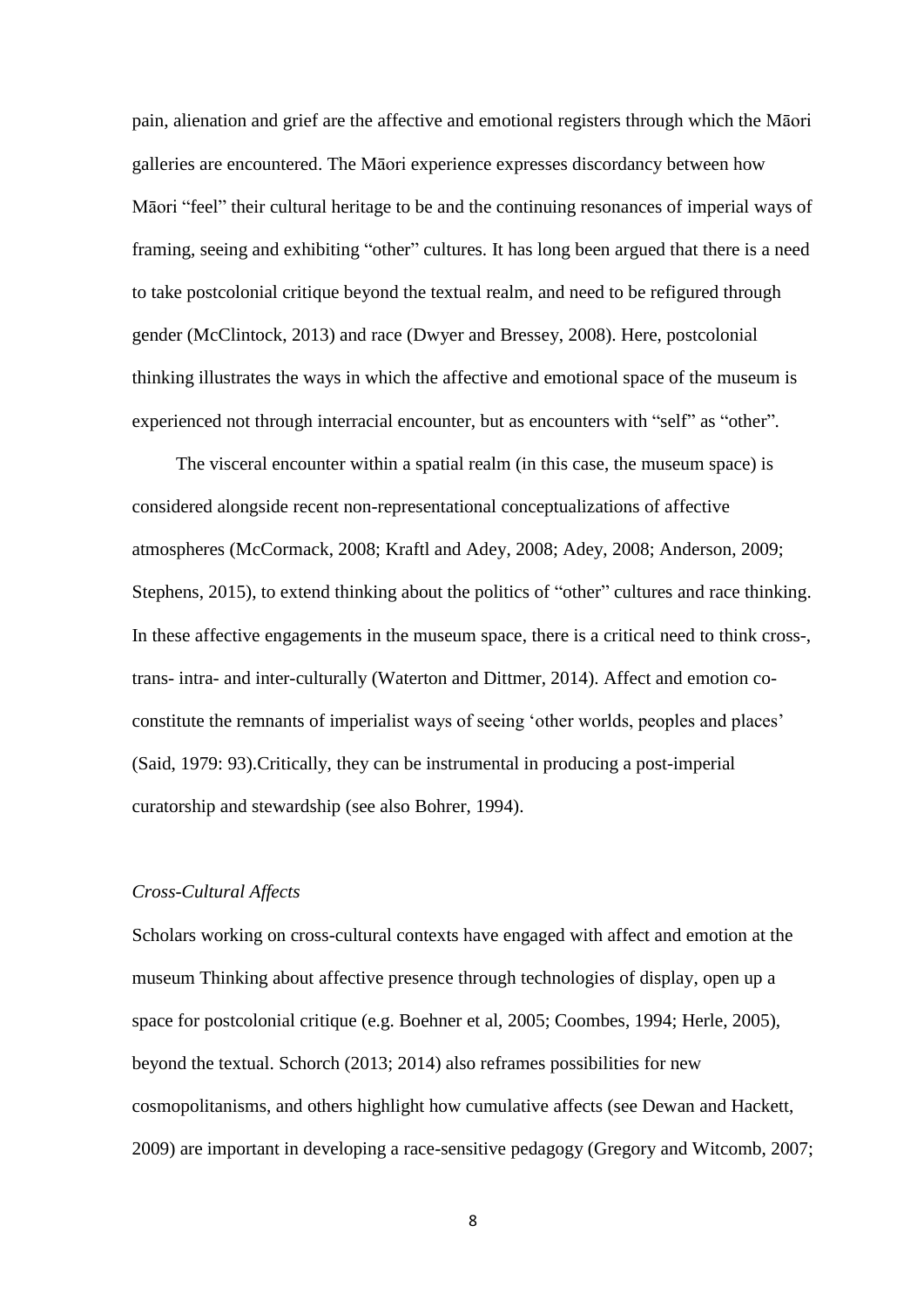Witcomb, 2013). Affect works at various levels in the spaces of heritage, informing reflections on the contribution of heritage spaces to the production and consolidation of national identity and sensibilities at heritage sites (see Mookherjee, 2011; *Author A*). Or, indeed, affect can facilitate historical understanding of traumatic events (see Waterton and Dittmer, 2014). As Thrift has argued, 'affect is a different kind of intelligence about the world which can sense different things even though they cannot always be named' (2004: 60).Geographically, the value of emotion and affect in these spaces is critical in shaping heritage encounters, producing alternative pedagogies, evoking counter-narratives, and developing self-determined accounts of cultural heritage. The affective, it is argued, is transpersonal, interpersonal and engenders political events (Thrift, 2004) in the everyday (Pile, 2010). McCormack (2008) and Bissell (2009) promote the idea of affective atmospheres as a way of conceptualising a collective evocation conjured up in everyday life. This account of affective atmospheres is thus taken up to illustrate motivations for political action rooted in Marx ([1856] cited in Anderson 2009), and translated into economies (Thrift, 2004) and national sensibilities (Stephens, 2015).

Affective atmospheres are everywhere and coalesce in the spaces of heritage. It could be argued that heritage spaces are material precipitates of affective memories at the scales of nation and world. Affective atmospheres 'are the shared grounds from which subjective states and their attendant feelings and emotions emerge' (Anderson, 2009: 78). What is at stake here is the risk of thinking of experience, or collectivities of feeling as emerging from a *singularised* "shared" account. Situating affect as figured through power and race, is the work of postcolonial thinking. Here, it is imperative to remember that *affective atmosphere* is not a new framing logic of everyday experiences of the colonised (Fanon, 1968), racialised (Hall, 1997a, b; 2005) and oppressed. Postcolonial writers in art-history have argued that migration is a powerful sensibility through which we can re-think outdated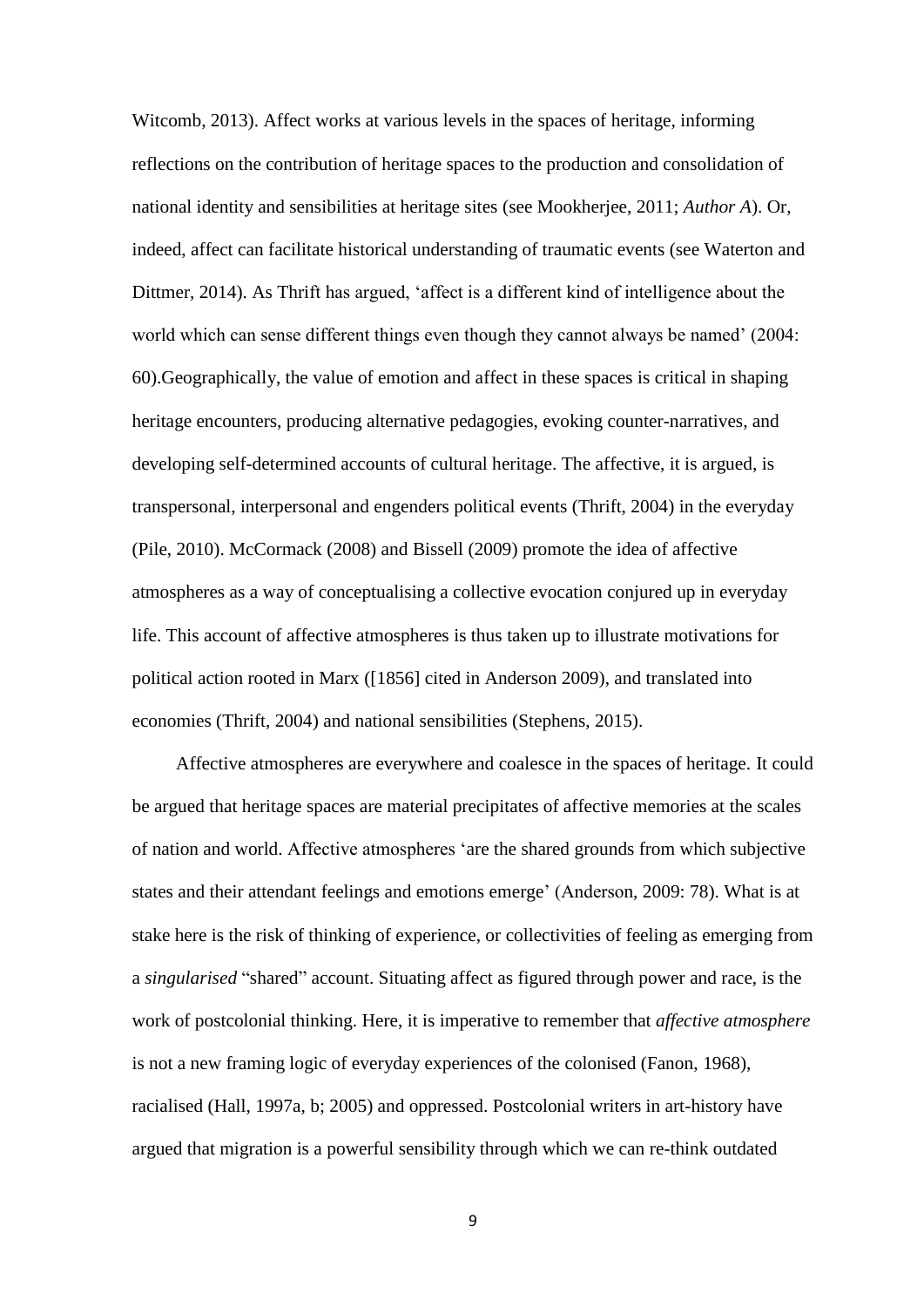axiomatic distinctions when defining art and artefact. In this account, both artefacts and Māori visitors are in motion, their meanings, and identities are reformed through mobility. Māori visitors in their very presence can help to 'transcend ethnocentric parochialism' (Mercer, 2008: 15) that characterise cultural taxonomies sedimented and removed from the social realm.

## *Exhibiting "Other" Cultures*

Baxandall (1991: 34) argues that 'it is not possible to exhibit other cultures without putting a construction upon them'. There is no value-free act of cultural representation. This point is further complicated by W.E.B. Du Bois's (1903) argument that many visitors and communities face a dilemma when entering a space of "national" or "international" culture, where they are not figured. Often racialised communities experience the heritage space as an alienating one. Feelings of seeing yourself as "other" combined with the lack of power to rewrite the representation result in needing to be able to operate with a double sensibility; one that is sanctioned and one that is not. Thus co-constituted narratives are needed to disturb hegemonic formats (Bennett, 1995, 2005). An appreciation of the double-consciousness operating for racialised communities disrupts the idealised texture of atmosphere as "shared ground" that is available to all. It is important to state that the where work with communities has been engaged with the dominant discourse remains undisturbed. As Waterton and Smith argue (2010: 7):

As it stands, the heritage sector is dominated by a particular notion of community, one that overlooks the fact that representations of reality can have powerful effects… (i)t can lead to misrecognition, discrimination, lowered self-esteem and lack of parity in any engagement with heritage. This discourse shapes reality, both by mystifying and naturalising existing power relations.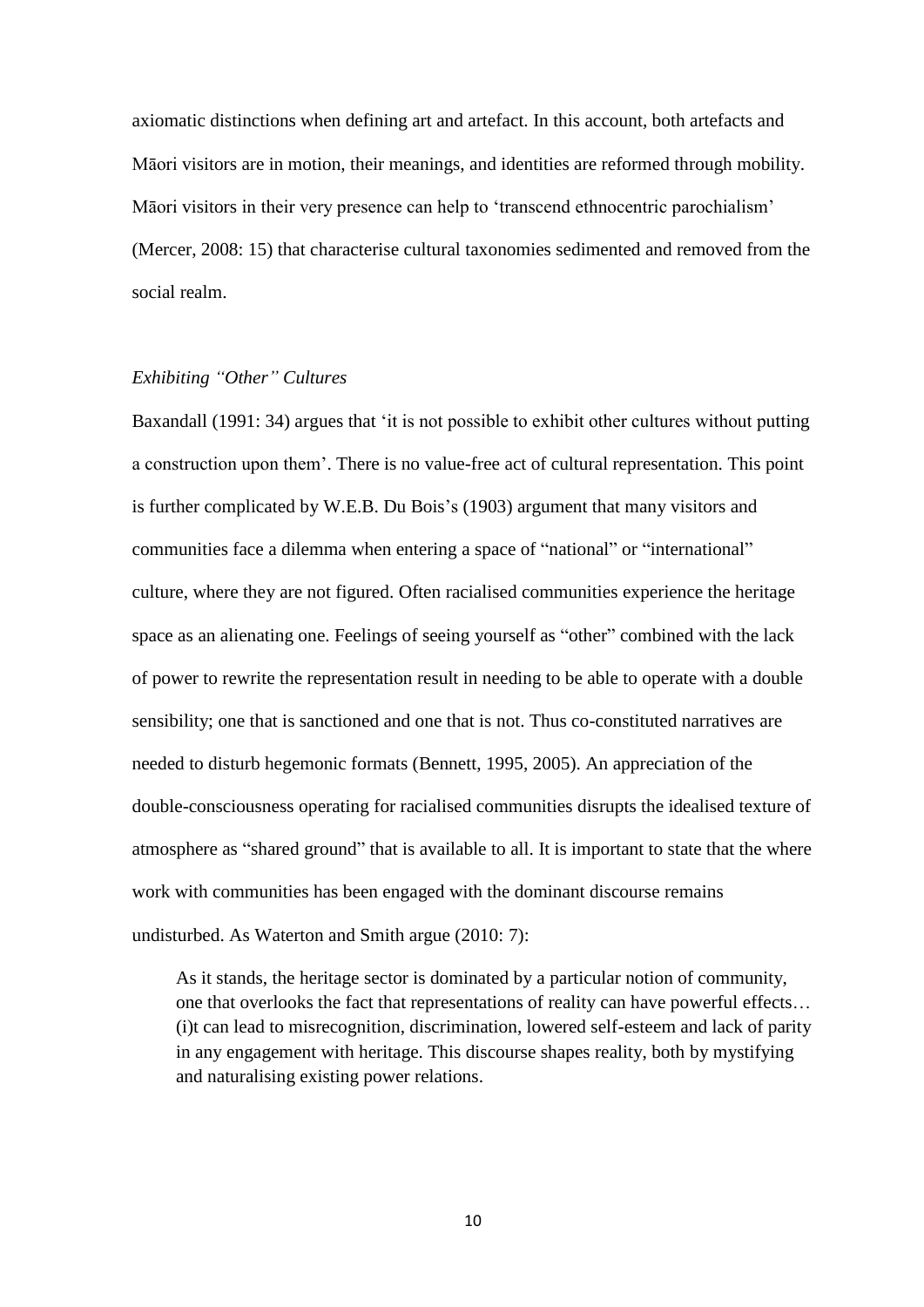Even when we consider recent exhibitions such as Pacific Encounters (2008) where Māori artists and community were involved, the objectification of the "other" continues as a dominant thread. Correna (2009:176) states that 'it shows how endlessly fascinated people are by other people, by the objects they make and keep, and by the stories these objects tell of other times, places, and cultures.'

There is a history and materiality to the affective atmospheres that emerge at the encounter at the museum. These affective atmospheres accumulate through the ages and thus it is necessary to conceptualise the depth of subjugation, denial, and violence experienced therein. This "dysphoria" is simultaneously compounded by the very lack of voice, power or indeed righteousness of articulating one's own cultural story or archive (Spivak, 1988). The experience of seeing one's culture through another, results in a veil, a prism of trauma, anxiety and alienation. Feeling "alienated" challenges the usual articulations of "other" cultures as sensual, *in-situ* beings. The expected constellations of feelings that form the spectrum of responses to the museum narrative implode with the articulation of the postcolonial politics of what it is to be racialised or "other" in the space. This is not to say that the "unity" of an account of Māori sensibilities demonstrates an essential texture to the Māori museum experience; as Smaje (citing Asad, 1990) states 'a unified culture is not without contradictions. . . but is something to be demonstrated, not made into an essential truth about culture per se' (1997: 322).

What is certain is that postcolonial affective encounters help to co-produce museum spaces as hybrid, neither figured as "native" or "universalist"(Smith, 1999). Witcomb (2013, 2014) articulates the value of affect in the museum encounter to develop historical consciousness. Affect can promote a critical engagement towards history that is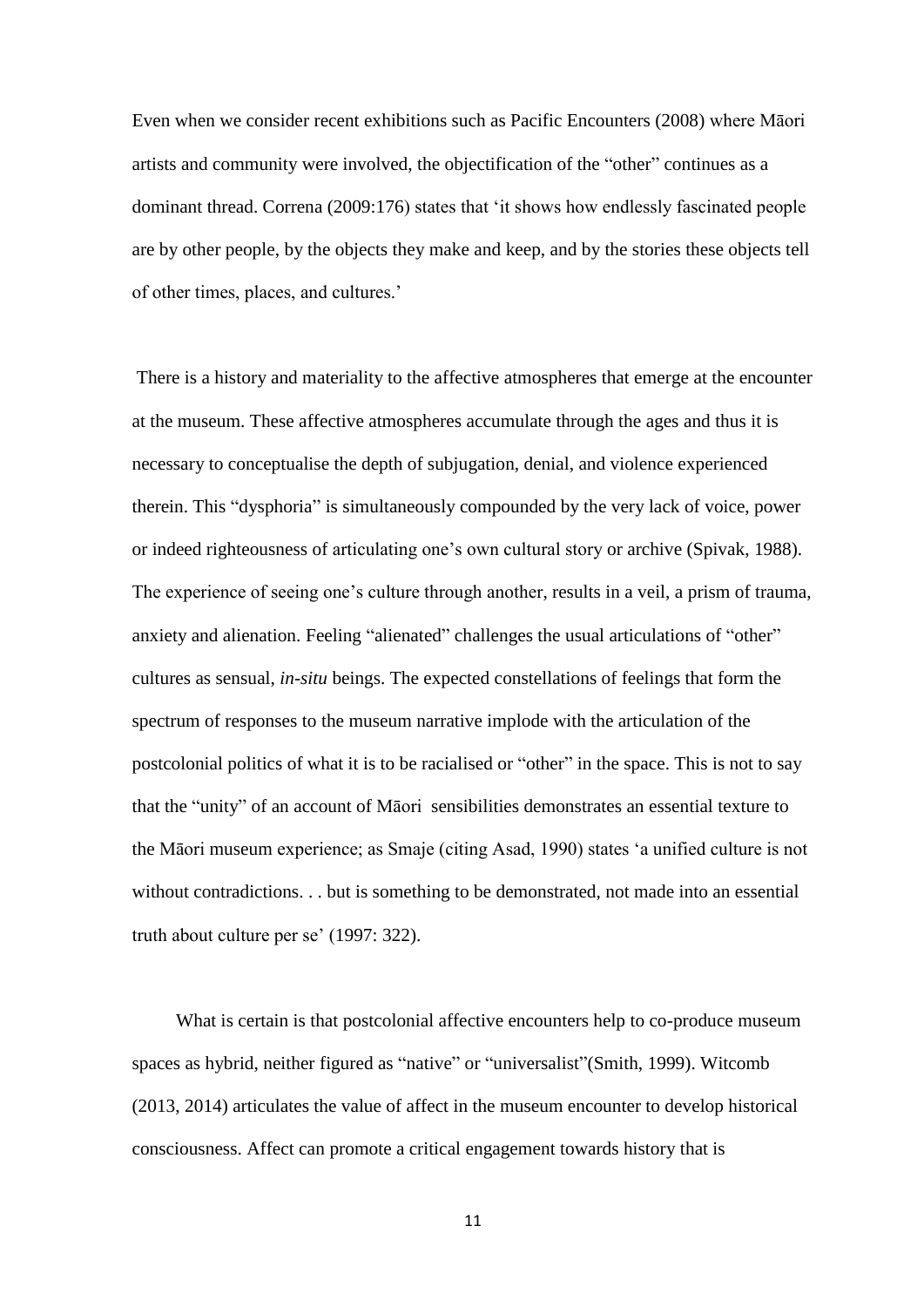conscientiously postcolonial and plural without being prescriptive. Witcomb (2013) has further argued that this critical historical consciousness can challenge parochial nostalgia to include a feeling for counter-histories and counter-memories (2013: 255). By garnering inclusive sensibilities, affect becomes part of new strategies of interpretation (2013: 246) and can productively enable reconciliation between all citizens (2013: 257). The possibilities for Australian museums are, in theory, better as they engage with 'indigenous peoples and their cultures and histories (as) part of the nation rather than as anthropological object' (2013: 258). Witcomb outlines the problems of revising representational frameworks in museums through affect to re-adjust accounts of the past and the lines of inclusion to inclusive national citizenry.

### *In the British Museum*

'When I went away from my base culture the museum all of a sudden became a place where I knew that I could find parts of our history. I was quite shocked actually of how little we're represented. Knowing how many of our cultural treasures are in these places – let's take the British Museum for example. I knew that they had one of the biggest collections of pacific island cultural treasures in the world. . . So you can imagine how I was quite overwhelmed with how little we are represented. Then I realised that they were all in the storerooms.'

(Raymond personal interview, 19/08/2015)

Exhibitionary technologies have been the site of several critiques of the museum as a powerful space of discipline. The museum becomes a tool of governmentality; a space through which citizens are *made* (Bennett, 2005). What is seen, what is not; and how it is displayed produces *absences* and *presences* in cultural histories. These critiques have focused on the people flowing through as absorbers of ideas, values and "ways of seeing" (Berger, 2008) other cultures (Said, 1979). This section will focus on the work that the museum cabinet does when presencing and displaying Māori cultures. Macdonald (1988) has argued that difference and identity are fundamental to the "work" of the museum case.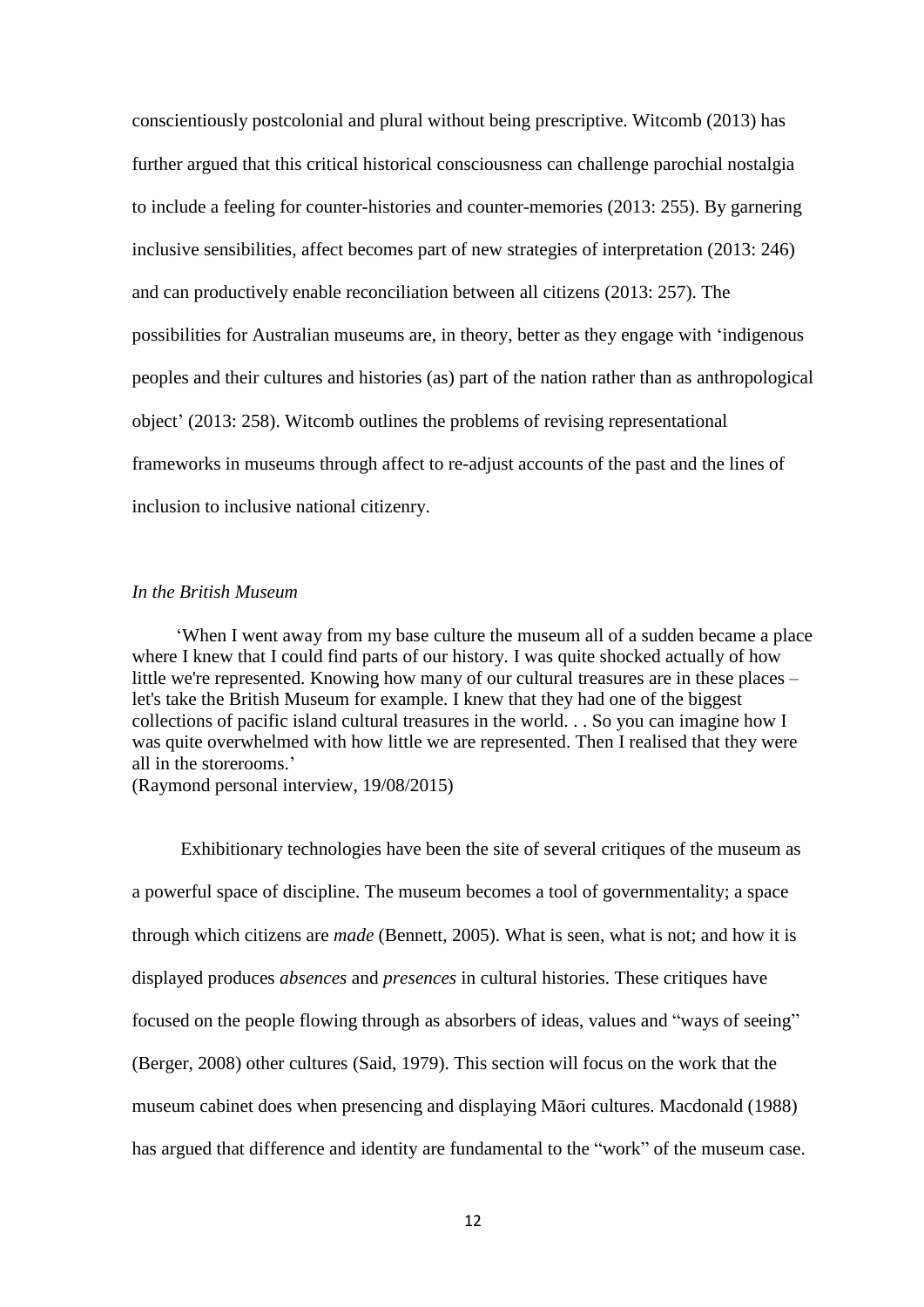The cabinet deftly "cases-in" an account of a culture which can be juxtaposed to another. What emerge are the alignments of feelings that circulate as a result from Māori visitors, including artist and activist Rosanna Raymond. This account is distinct from superficial sensory responses with objects in a purely haptic register (Hetherington, 2003); these responses work in a different order. The museum cabinet is a legacy of an era of taxonomy and display of exemplars of categories, types, genus and indeed "races". We deduce and categorise from an overview, a knowing gaze. By seeing them in the cabinet, these objects are at once knowable. In museum contact one never faces oneself in the cabinet, but rather, the glass encases the material cultures of culturally reified and objectified "others". Alpers (1991), argues that the 'tendency to isolate something from its world, to offer it up for attentive looking and thus transform it into art like our own' is the *museum effect* that orchestrates a particular *way of seeing.* Artefacts are thus "severed" from their original *situatedness* in a display that privileges the *sight* of them. The visual supersedes the feel texture and context (see Edwards et. al., 2006), creating an art-object rather than positioning the artefact within grammars of everyday life. It is the curator that judges against a universal palate (Alpers, 1991: 4). Museums need to enfranchise populations to include the value of artefacts in the communities from which they come. Thus Raymond argues for a "living dynamic" to take seriously Māori values and knowledge:

Without the living dynamic what you see in the gallery are just inanimate objects. I'm a true believer in having a living dynamic and I've seen it and I've felt it and smelled it when the living reconnect with these Taonga. That's where you get, I mean, it's not magic, but it inspires people to be creative themselves. It is very different than when you are just staring into a case. That has been my issue with many exhibitions. If you just have a gallery, a bit of glass and objects - for me when the artists come in we help transcend that barrier and we take the art out of the space and back into the streets, and then off it goes again in another little cycle. (Raymond and Jacobs, 2009: 130)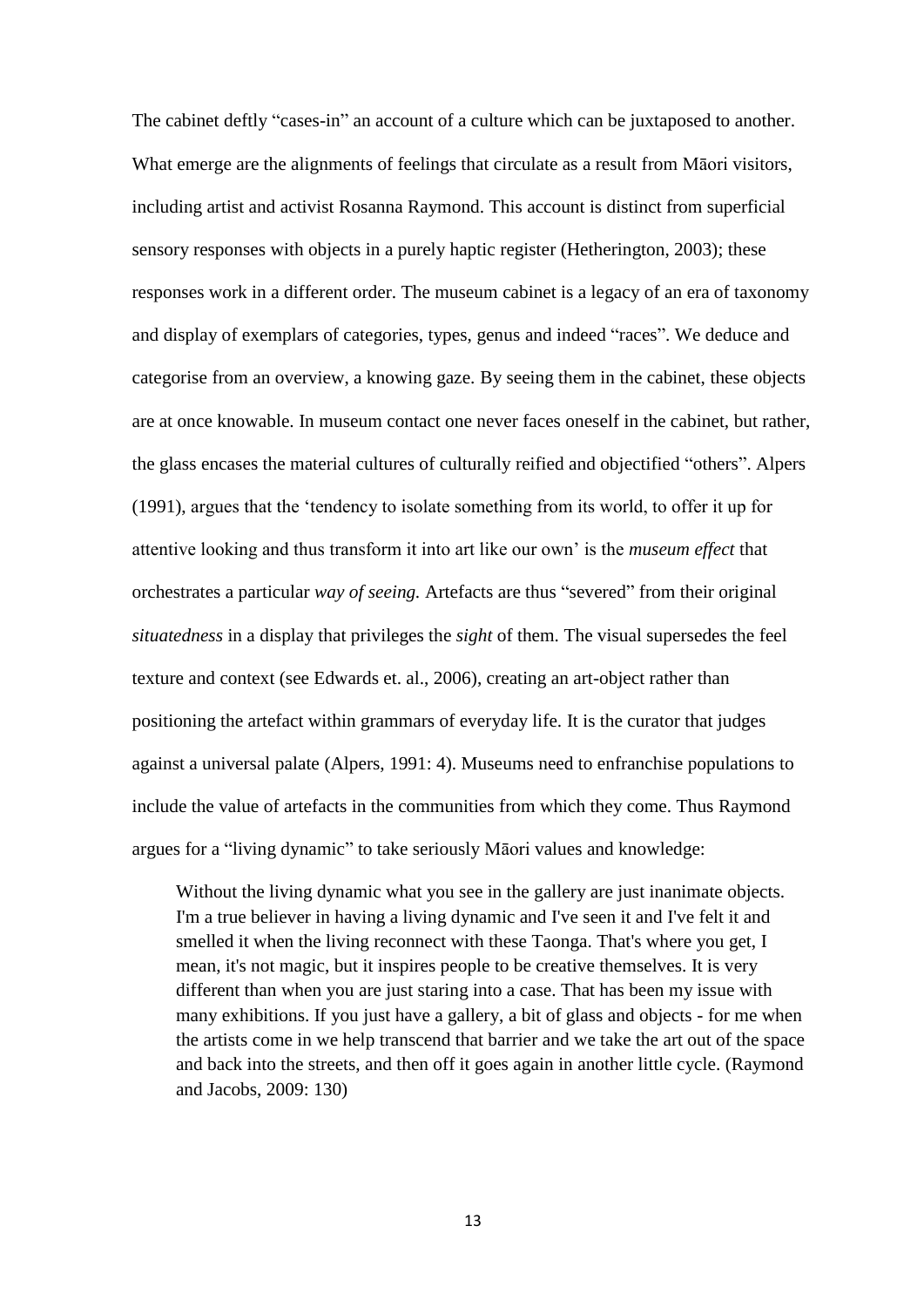To consider how these ways of seeing work, it is important to think about exhibitionary practices and communication of knowledge about Māori in the British Museum. In the Māori galleries, jade has been selected as a very important signifier of Māori heritage.

## INSERT FIGURE 1 SOMEWHERE NEAR HERE

Figure 1: [Front Cover] *The Māori Collections of the British Museum* (2010). Edited by D.C Starzecka, R. Neich and M. Pendergrast. British Museum Press: London

The gaze onto the objects in the collections is examined further. The front-cover image of the British Museum textbook, *The Māori Collections of the British Museum* (see Figure 2.1), highlights a piece of jade with no information on maker, use, name or indeed temporal or spatial era. The object is without context, removed from a network of cultural values. "Ecological Thinking" (Code, 2006) is missing in the systems of naming and categorizations of cultural objects; these are termed epistemic violences. These are compounded by the ways in which we are conditioned to see "other" cultures. When you look at an object, what do you see? Here, jade, is the signifying object. Rather than having a biography (Gell, 1998) or indeed an everyday life. It becomes a signifier of myth, reductive and supporting easily recognizable messages about Māori culture. The object becomes a metaphor for Māori society and perhaps "nation". Furthermore, the object signifies the place of Māori in the universalizing aesthetic palate; it is seen as exemplifying the possibilities of Māori culture. In a post-colonial reading, the object articulates Māori as embodying particular sensibilities, poetics, and cultural capacities.Our gaze then mirrors the violences of the coloniser's value system. Māori are ethnographically represented,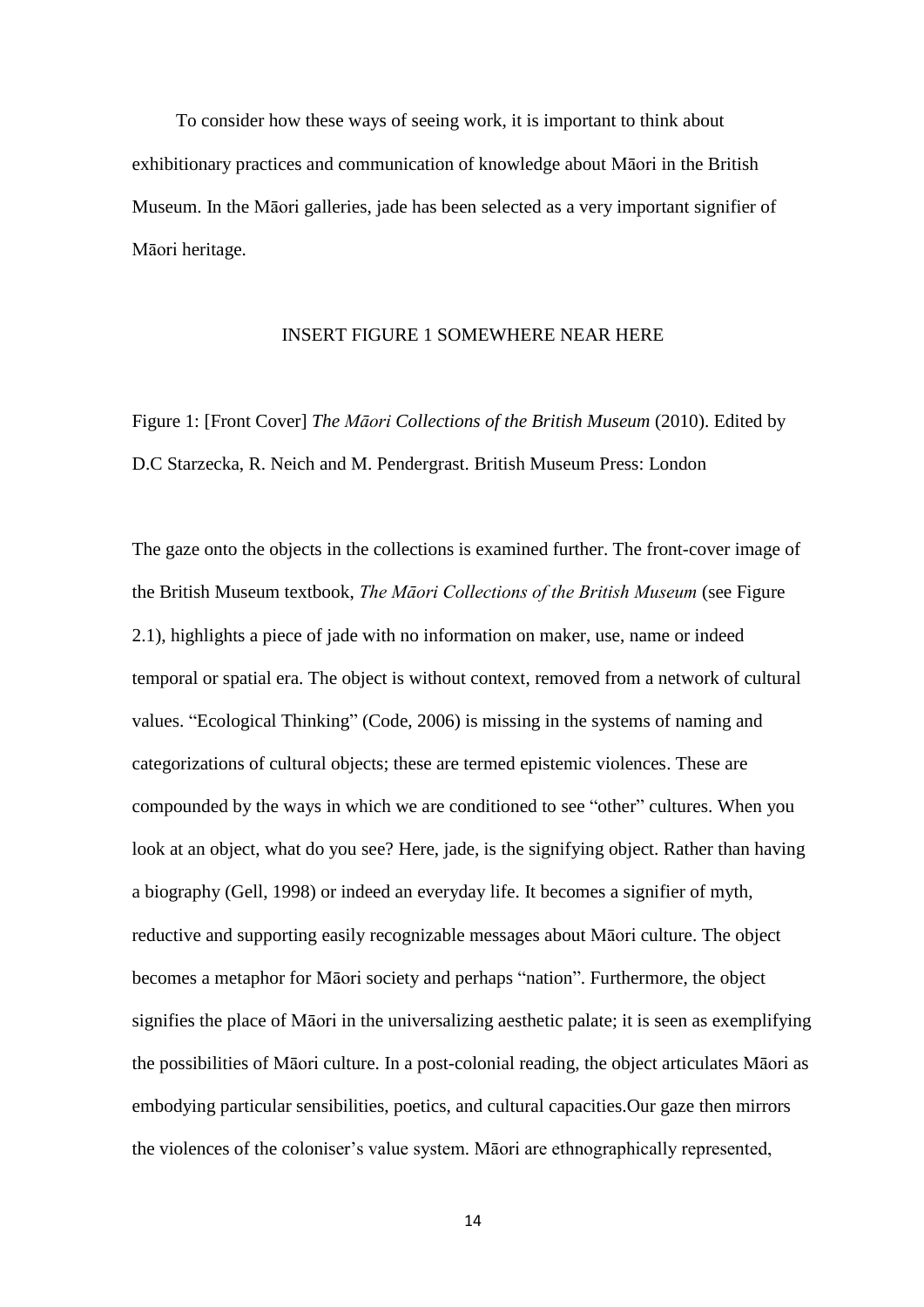through skirts, jade and cloaks and their story is written from the outside. And so, Māori space-time collapses in deference to universal space-time. The western gaze fixes meaning and associations within an epistemic framework that is recognisable. Karp and Lavine argue that 'no genre of museum has been able to escape the problems of exoticising and assimilating inherent in exhibiting other cultures' (1991: 378). On looking at the object as a "western" citizen, the grammars of being, looking and knowing through the museum gaze is now a habit, a rhythm that we are familiar with and contestations are usually over aesthetics, space or indeed opportunity to gaze with the correct tools (Goodman, 1985). Even if we are "native" (Smith, 1999) we appreciate knowledge or texts through the eyes of colonialism. For Goodman (1985: 56):

Reverberations from a work may travel in cycles through our everyday environment, other works, and itself, again and again, with ever-changing effect. Works work by interacting with all our experience and all our cognitive processes in the continuing advancement of our understanding (1985: 57).

The gaze, however, gains a different possibility when it is embodied by Māori themselves looking onto Māori *taonga*. Reverberations of sadness, pain and anger are felt at once. The *taonga* are not mere objects to Māori but rather gods, ancestors with biographies and potent spiritual power. Māori experience on seeing *Taonga* disrespectfully displayed, mislabelled or indeed exhibited suffers from the failure to take care of ancestral spirits responsibly<sup>iv</sup>. The experience of seeing the museum display of *taonga*, thus framed, results in the deadening and desecrating of their cultural ancestors. Raymond has responded to these striations of pain, guilt and sadness in her aesthetic practice. She also challenges the positioning of the Māori as *savage*. In the poem below Raymond highlights the violence of labelling Māori art as "artefact" and the deadening effect of the cabinet,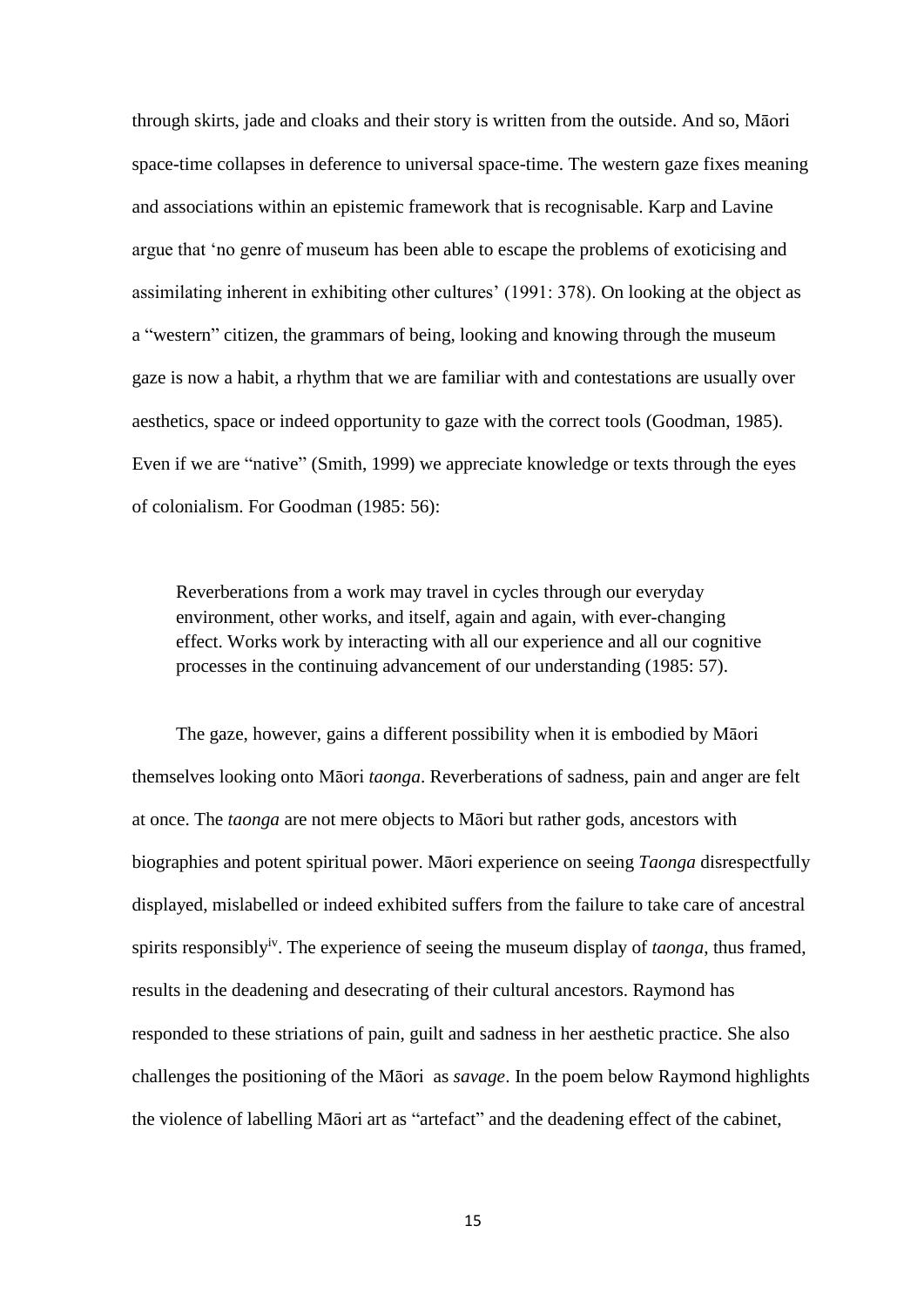where *Taonga* are locked away from their true nature as enlivened and part of modernity and not pre-modernity.

*The Silence of the Gods*

A throng of gods

Assembled in silence

Accused of decadence

Offered out of deference

Emptied of resonance

Collected for reference

And now in idol consideration

Engaged in your estrangement

I gaze at you like a stranger

Enjoying your sing song

that fell on deaf ears

I give you my name

And you give me your number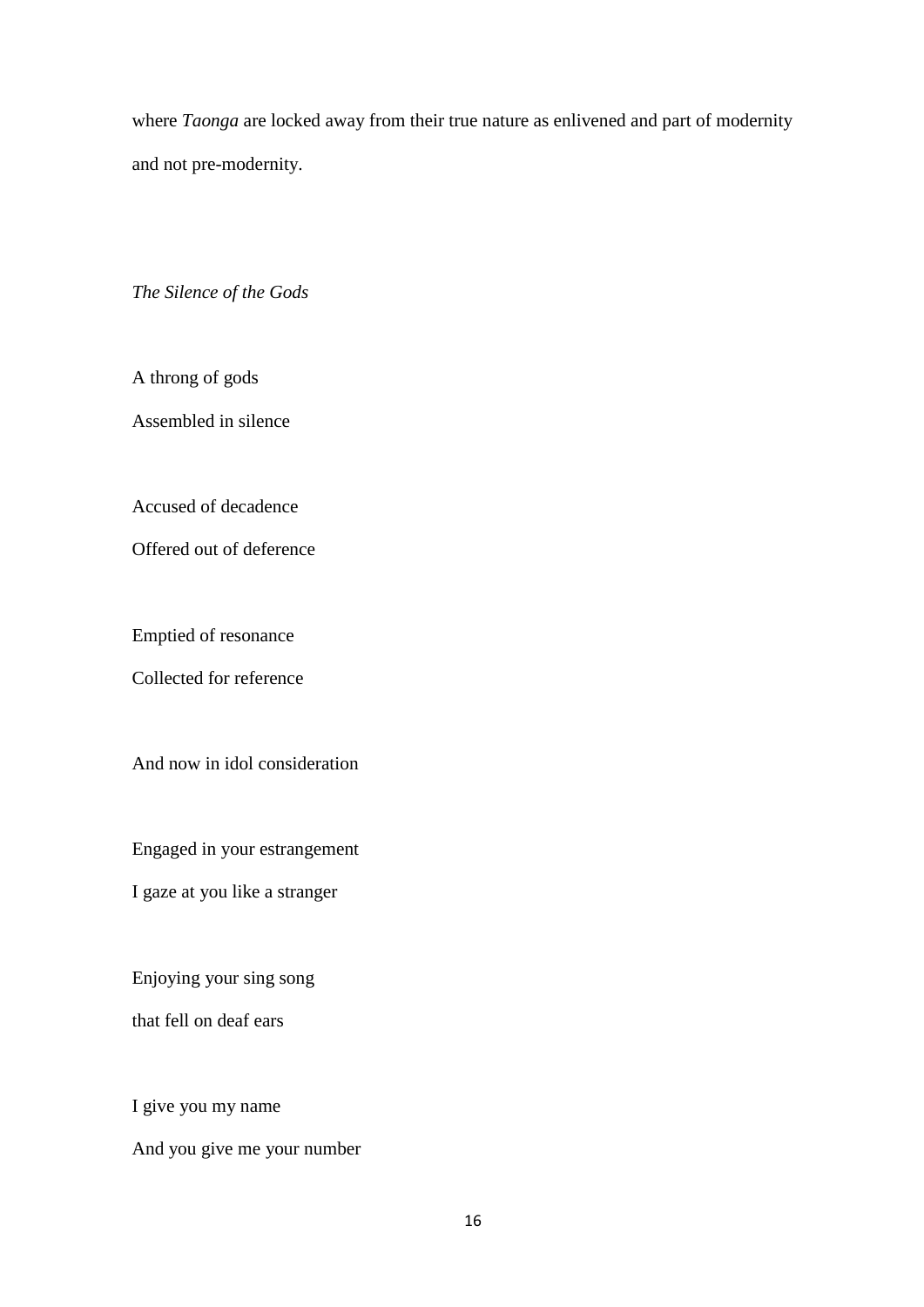#### To revive you

#### To revere you

Raymond demonstrates the resonances of Du Bois's (1903) double consciousness. Doubleconsciousness encapsulates the museum experience of the racialised "other". It is the sense of always looking at one's self through the eyes of others. One is constituted as existing outside modernity itself (Hall, 1997a; Gilroy, 1990, 1993, 2013) whilst living within it. Subsequently, the museum space is produced through the rupture between the museological account of being human and the experience of being "other" in relation to that. There is a fissure between those two figures that is yet unreconciled. A gap exists between the disenfranchised, displaced subject of the museum narrative and a wholly selfdetermined account of cultural identity. An ecological "structure of feeling" (Williams, 1979) is denied. Du Bois's conceptualization helps us understand the striations of affects including the pain of seeing Māori *Taonga* as they sit as body-parts, without integrity or as part of contemporary connection with Māori family and heritage. For Māori, removal from community circulation is burying them; erasing their power and value. The objects only have value as part of embodied rituals and practices within communities, in context.

Spivak suggests that for the "true" subaltern group, whose identity is its difference, there is no unrepresentable subaltern subject that can know and speak itself - thus begging the question, '(w)ith what voice-consciousness can the subaltern speak?'(1988: 27). At the museum, the seeing of your culture as "other" is alienating because it is framed within an imperial taxonomy (Hall, 1997a) which denies historical dynamism, heterogeneity but, most importantly, self-determination (Said, 1979). To self-determine subaltern culture in a post-imperial world is to negotiate from a position of alienation, where, '[i]n the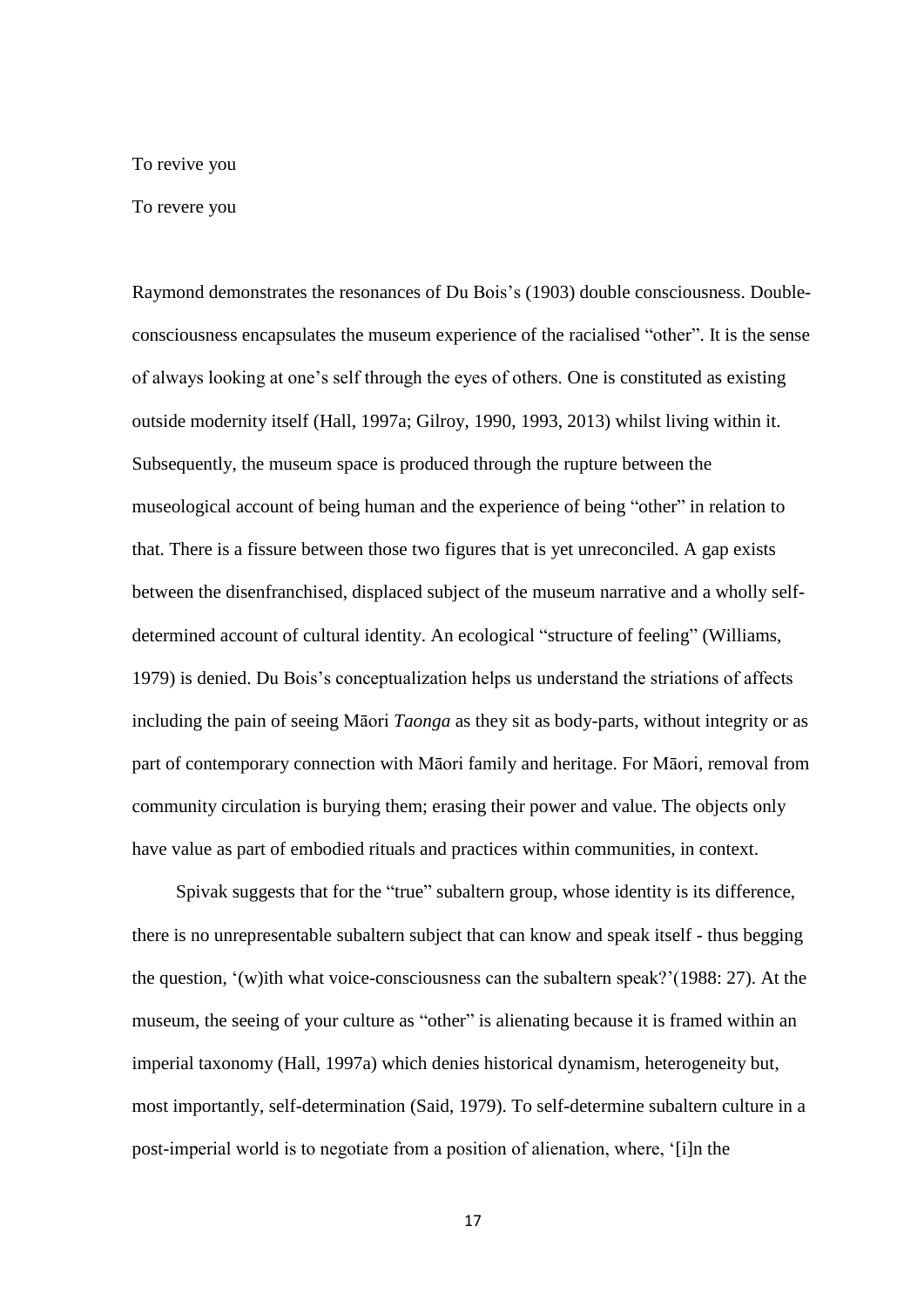constitution of "Other" in Europe, great care was taken to obliterate the textual ingredients with which such a subject could cathect, could occupy (invest) its itinerary' (Spivak, 1988 p.24).

Powerful affective charges emerge from this situated *doubleness*. At the museum, there is a joy and awe at seeing Māori *Taonga*, being reunited with them and rekindling the relationship. This is experienced alongside the endurance of affective registers of grief, pain, loss and sadness that result from a feeling of guilt due to the failure to keep Māori ancestors safe, unviolated, undefiled, but most importantly, alive. Retaining life for Māori is about restoring the *mauri*, the spark of life, and part of this is to create a space of the *Va* (the space where the body activates the *mauri*). Here, this is experienced as the power of life and spiritual connectedness in the present. Seeing Māori culture placed in a cabinet, in an alienating environment, without access to the contemporary life of the *marae* is equivalent to seeing a body putrefied through neglect. Sitting outside of Māori life places their value out of reach and their power deadened. Māori thus see themselves through the cabinet, as artefact and as past. The co-constitution of modernity that *Taonga* are part of, is occluded in the grammars of the cabinet display. Following the deadening of the power of the artefacts, they are reduced to the past- their role in keeping ancestral knowledge as part of the present transnational nationhood that is *Māori* is erased. Rosanna Raymond articulates this thus: "Looking at *Taonga* that is so familiar, yet very separated from its original place and purpose can be a frustrating and painful process." (Interview, July 2010) She says:

Woven feathered capes, body adornments of greenstone and whalebone, teeth, tapa cloth, tattooed warriors, an assortment of unnamed gods and useful receptacles, it seems not much has changed since the eighteenth-century presentations for the curios (2008: 285)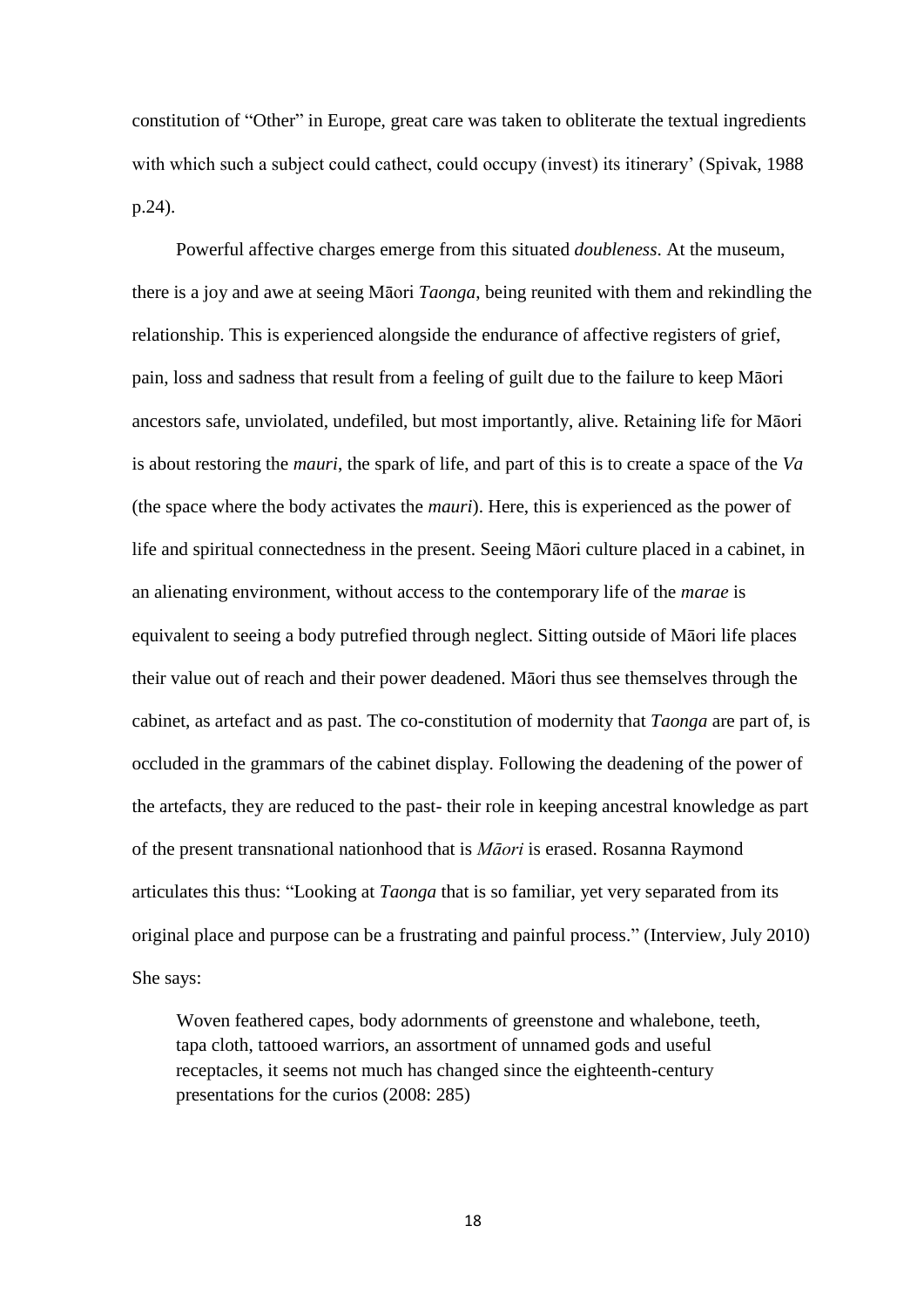Māori time-spaces are turned on their head within the museum display. This is counter to the need for cultural heritage to be a *live* relationship with the past, not one to be displayed outside of Māori stewardship. At the heart of this problematic is what Said (1979) has argued*,* 'the one thing the orient could not do was to represent itself. Evidence of the Orient, was credible only after it had passed through and been made firm by the refining fire of the Orientalist's work' (1979: 283). What is at stake here is not just representational politics, but an account of the affective logics of cultural collections. To rip Māori away from the articulation and the process of *being-with* cultures produces a denial of core values, and engenders a fissure with Māori cultural memory.

#### *Conclusion*

Within the discipline of sociology as in the wider social sciences there is an inherent need for a new critique of the colonial logics of the scientific gaze that looks onto others, making them knowable and translatable. Embedded within academic cultures is an account of knowledge as visual, textual, a category or indeed a system of signification of worth. Some groups do indeed figure their identity politics though the tropes of injury and trauma (Ahmed, 2000), but what is important here are elements of the affective power of the encounter with "self", which can be positive as well. Affective atmospheres can be read as an opportunity to align with cultural geographies that are dynamic and self-determined. Sensibilities proffered here act as counter-heritage, one which is intangible, 'anti-artefact' and plural in its space-time framing and texture. Acknowledging affective politics at the museum encounter enables a politics *against* symbolic representational practices (Hall, 1997), semiotics and categorisation. In acknowledging the affective politics of encounters there is room for dialogue that is empowering, re-enlivening, and can potentially lead to a re-framing of a postcolonial, post-racial sensibility of curatorship. The account of cultural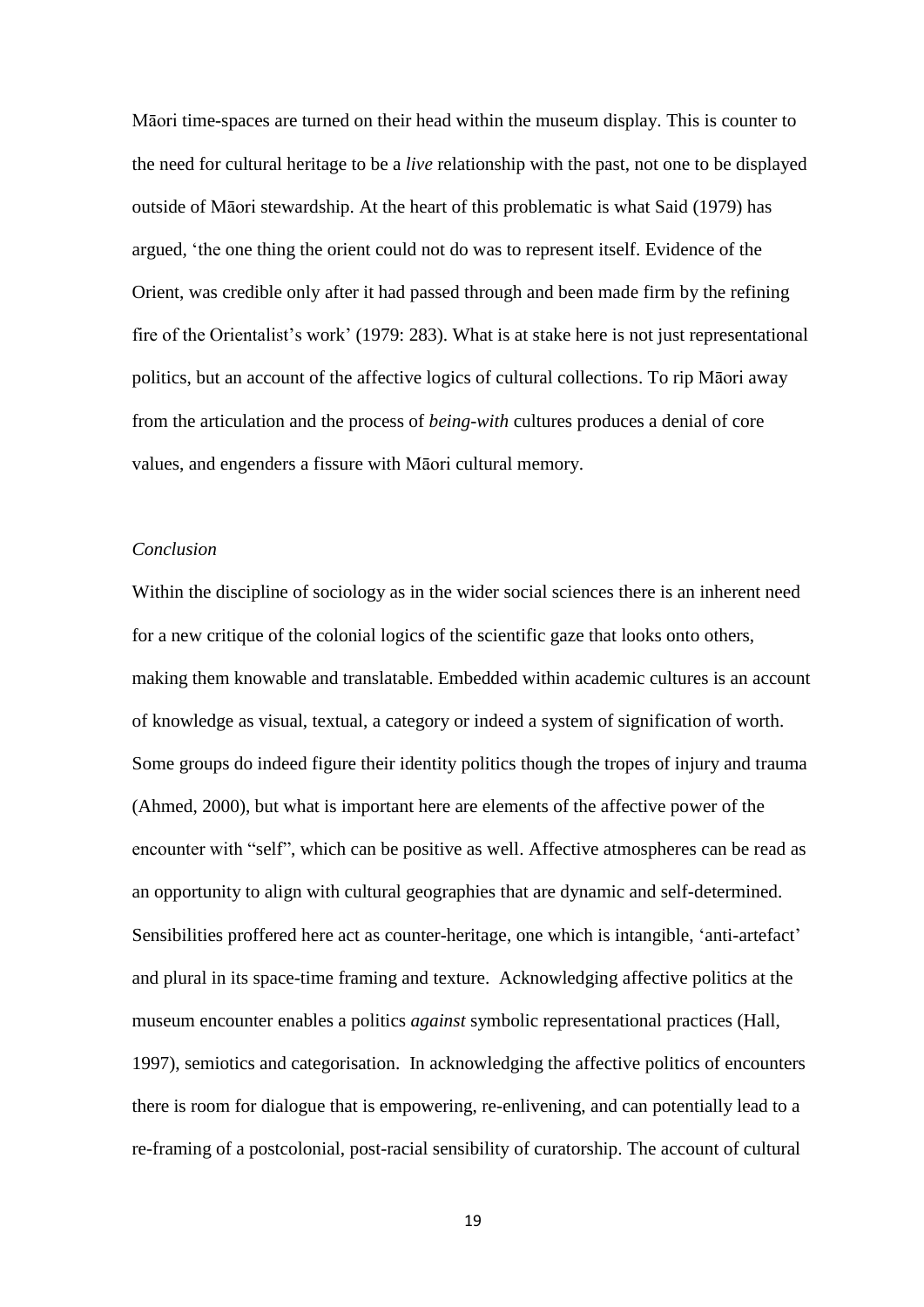encounter expressed here is about acknowledging the lingering resonances of imperial 'ways of seeing' and refuting inherited geopolitical hierarchies of race and culture. As Bennett (2007) argues, the work for cultural sociology is to see that realms of *culture* and the *social* are co-constituted thus an evaluation of the categorisation of life-worlds as exhibited in museums. For this to be accomplished there needs to be a disassembling of museum exhibits from static, bounded accounts of 'cultures' distinct from each other on the way to open-endedness and multivocality. The project of disassembling the fixed-ness of narratives should engage the dynamic rhythms of *social* meanings, in *spatial* contexts, rather reducing culture to an 'anthropological constant' (2007: 37). To disturb these frameworks requires a reflection on the self-perpetuating tactics of cultures of expertise, evidence and on notions of what counts as "knowledge". Like the cabinet at the museum, academic technologies of knowledge production are themselves out-of-time, built as they are built on values figured through colonial views on capacities and sensibilities with a project of subjugation at heart. They are also out-of-space. Voices of an anti-colonial, antiracist museology are needed to engender postcolonial pride and stewardship. Museums continue as sites of power. This is despite the promise provided by the 'virtual museum' (Isaac, 2008); White, 1997). In these realms of the virtual, power structures shaping the writing of histories remain (de Certeau, 1988). What makes a difference is the idea that visitors should be in a position to co-curate, *against* 'the notion of the curator as the sole interpreter, handing down wisdom to a passive public' (Merriman, 1992: 138). Raymond's work thinks through constituencies that are formed through diasporic connections that are woven over time and space. Raymond has collaborated with archaeologist Dean Sully, and The National Trust on *Hinemihi* a *marae* transported to Britain in colonial times, situated on National Trust land. In this project time-space, authenticity and accounts of the historical past have been disrupted; *Hinemihi* is not considered an object/artefact, but a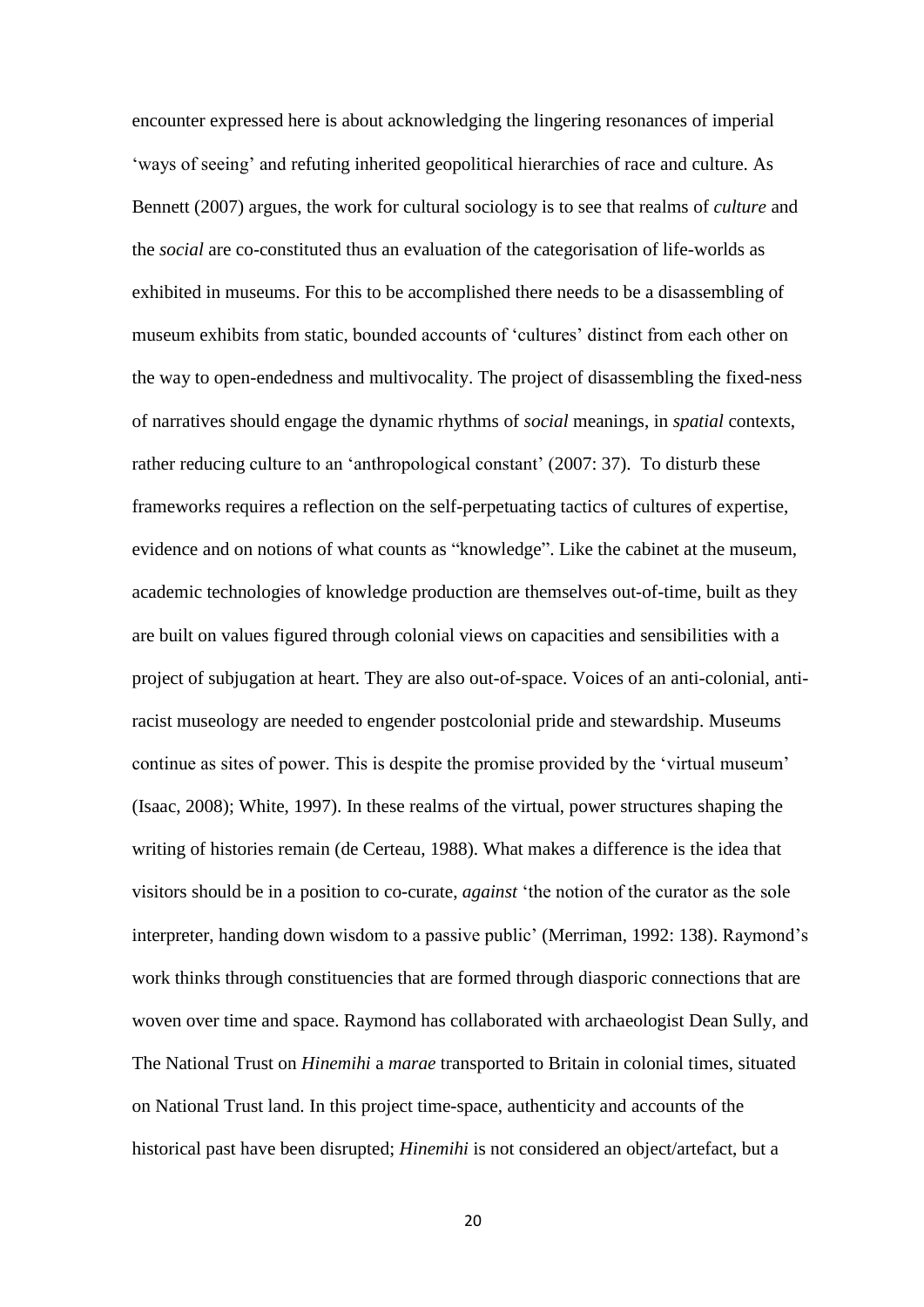living being that requires stewardship *in relationship* with her people. *Hinemihi's* position as an inter-cultural and trans-temporal focus for human interaction is mirrored in the lives of Māori communities living in Britain today, making sense of their own identity and their reciprocal relationships with British culture and people. *Hinemihi* becomes a being, with feelings and with soul, a spirit engendering affective social networks that are *reciprocal*. This acknowledgement enlivens relationships that are critical to her survival as well as the survival of everyday, lived and modern, Māori culture in London. *Hinemihi* is unfixed from category, and of past uses. An approach to the past of communities, linking them to the present through *their* relationships with artefacts (such as *Hinemihi)* is exemplary as it relies on *lived* knowledges, values and is co-constituted with and between Māori and non-Māori. We can then produce and reproduce arenas of knowledge and engagement that truly aim to be postcolonial, post-racial, embodied, international, and accountable to all. The placing of racialized cultures as "alternative", "indigenous" or indeed "community histories" is problematic and reiterates the power of *minority history*. As Hooper-Greenhill (2013) suggests,

'in order to ensure survival into the next century museums and galleries must demonstrate their social relevance and use', and connecting with disenfranchised 'others' would be a relevant, and enlivening path to take.

ACKNOWLEDGEMENTS: Thank you Naser Meer for editorial help and support, and all anonymous referees.

# **NOTES**

<sup>1</sup> <http://www.ngatiranana.co.uk/> Ngāti Rānana London Māori Club aims to provide those interested in Māori culture an environment to participate in Māori culture. The guiding principles of Ngāti Rānana are whanaungatanga (togetherness), manaakitanga (looking after one another/hospitality) and kōtahitanga (unity).

# **REFERENCES**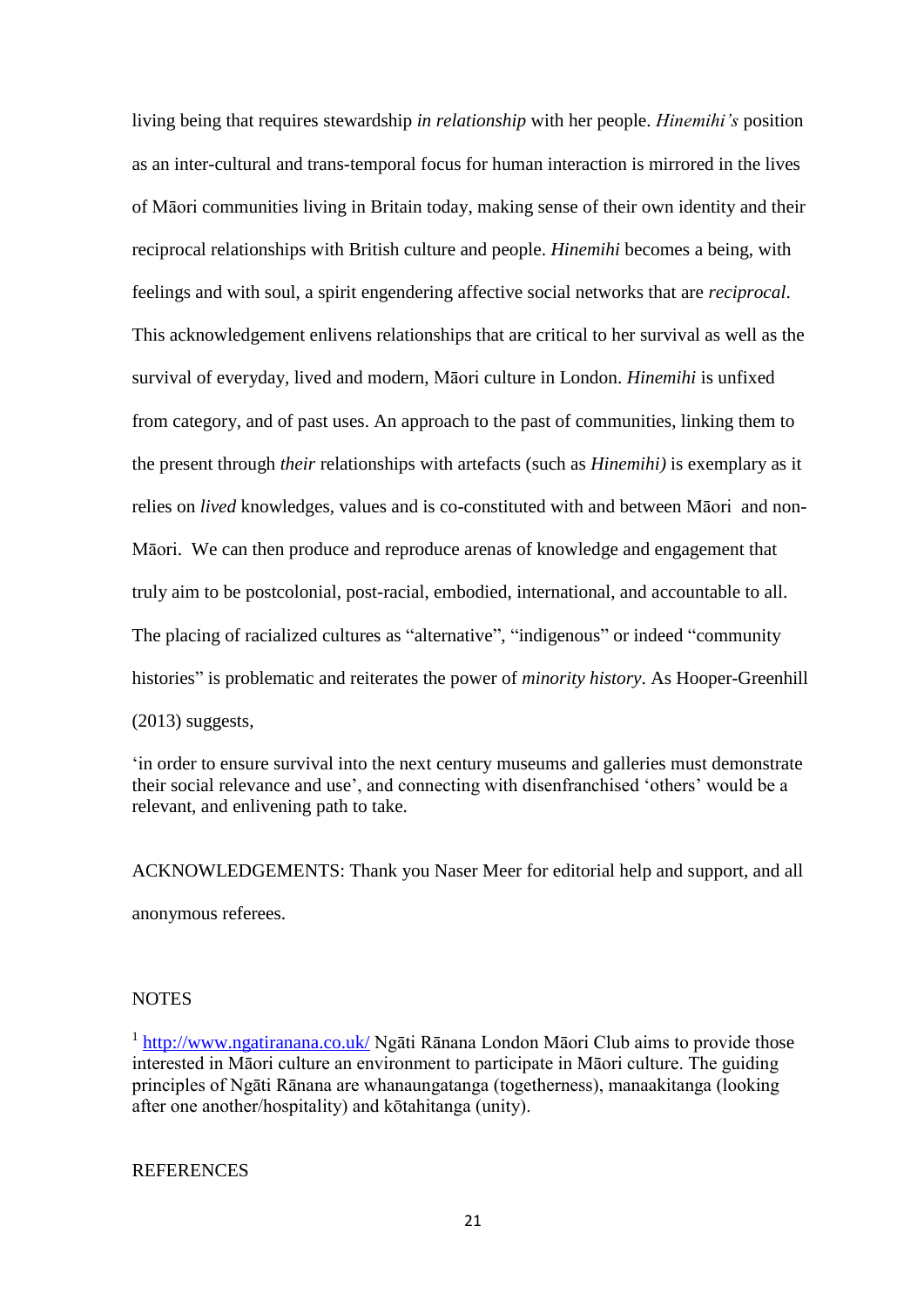Adey P (2008) Aeromobilities: geographies, subjects and vision, *Geography Compass*, *2*(5): 1318–36.

Al Jazeera (2015) 'Refugees pour through Macedonia border after clashes' *Al Jazeera Europe Accessed September 2nd 2015:* 

[http://www.aljazeera.com/news/2015/08/macedonia-issues-state-emergency](http://www.aljazeera.com/news/2015/08/macedonia-issues-state-emergency-refugee-surge-150821061631417.html)[refugee-surge-150821061631417.html](http://www.aljazeera.com/news/2015/08/macedonia-issues-state-emergency-refugee-surge-150821061631417.html)

Ahmed S (2004a) Affective economies. *Social Text* 22: 114–39.

Ahmed S (2004b) Collective feelings: or the impressions left by others. *Theory Culture and Society* 21: 25–42.

Alpers S (1991) The museum as a way of seeing. In: Karp I and Lavine S (eds) *Exhibiting cultures: the poetics and politics of museum display* Washington D.C.: Smithsonian, 25–31.

Amin A (2010) The remainders of race. *Theory Culture & Society* 27(1): 1-23.

Anderson B (2009) Affective atmospheres *Emotion, space and society* 2(2):77-81.

Araeen R (1987) From primitivism to ethnic arts. *Third Text* 1(1): 6-25.

- Barker F, Hulme P and Iverson M (1996) (eds) *Colonial Discourse/Postcolonial Theory*. Manchester: Manchester University Press.
- Baxandall M (1991) Exhibiting intention: Some preconditions of the visual display of culturally purposeful objects. In: Karp I and Levine S (eds) *Exhibiting Cultures: the Poetics and Politics of Museum Display*. Washington D.C.: Smithsonian, 33–41.

Bennett T (1995) *The birth of the museum: history, theory, politics*. London: Routledge.

Bennett T (2005) Civic laboratories: Museums, cultural objecthood and the governance of the social. *Cultural Studies* 19(5): 521-547.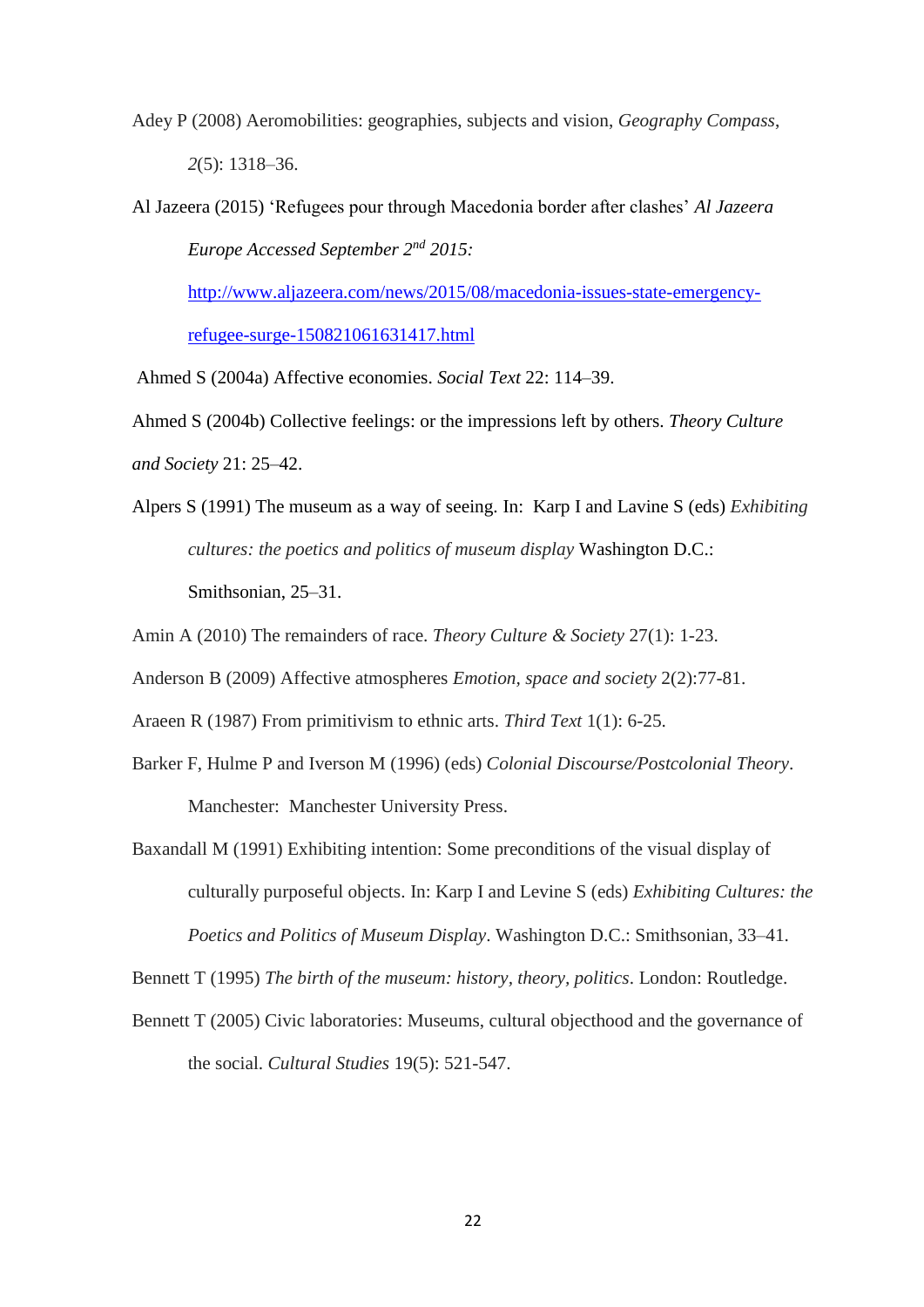Bennett T (2006) Stored virtue: memory, the body and the evolutionary museum in S. Radstone & K. Hodgkin (eds) *Memory cultures: memory, subjectivity, and recognition.* New Brunswick: Transaction Publishers.

Bennett T (2007) The work of culture. *Cultural sociology* 1(1): 31-47.

- Bennett T (2013) The "shuffle of things" and the distribution of agency. In: Harrison R, Byrne S and Clarke A (eds) *Reassembling the collection: ethnographic museums and indigenous agency*. Santa Fe: SAR Press, 3-35.
- Bohrer F (1994) The times and spaces of history: Representation, Assyria, and the British Museum. In Sherman D and Rogoff I (eds.) *Museum Culture: Histories, Discourses, Spectacles* London: Routledge, 197-222.
- Boehner K, DePaula R, Dourish P and Sengers P (2005) Affect: from information to interaction *Proceedings of the 4th decennial conference on Critical computing: between sense and sensibility* AGM :59-68.

Berger J (2008) *Ways of seeing*. London: Penguin UK.

- Bhambra G K (2007) Sociology and Postcolonialism: Another 'Missing' Revolution? *Sociology* 41(5): 871–884
- Cameron R (2015) Migrants crisis: Unease as Czech police ink umbers on skin. *Guardian Insider Europe Blog*:<http://www.bbc.co.uk/news/blogs-eu-34128087> Last accessed 02/09/15
- Code L (2006) *Ecological thinking: The politics of epistemic location*. Oxford: Oxford University Press.

Coombes AE (1996) The recalcitrant object: culture contact and the question of hybridity.

Carreno K (2009) Charting new territory: Relaunching the Sainsbury Centre with Pacific Art. *Journal of Museum Ethnography* 21: 167-176.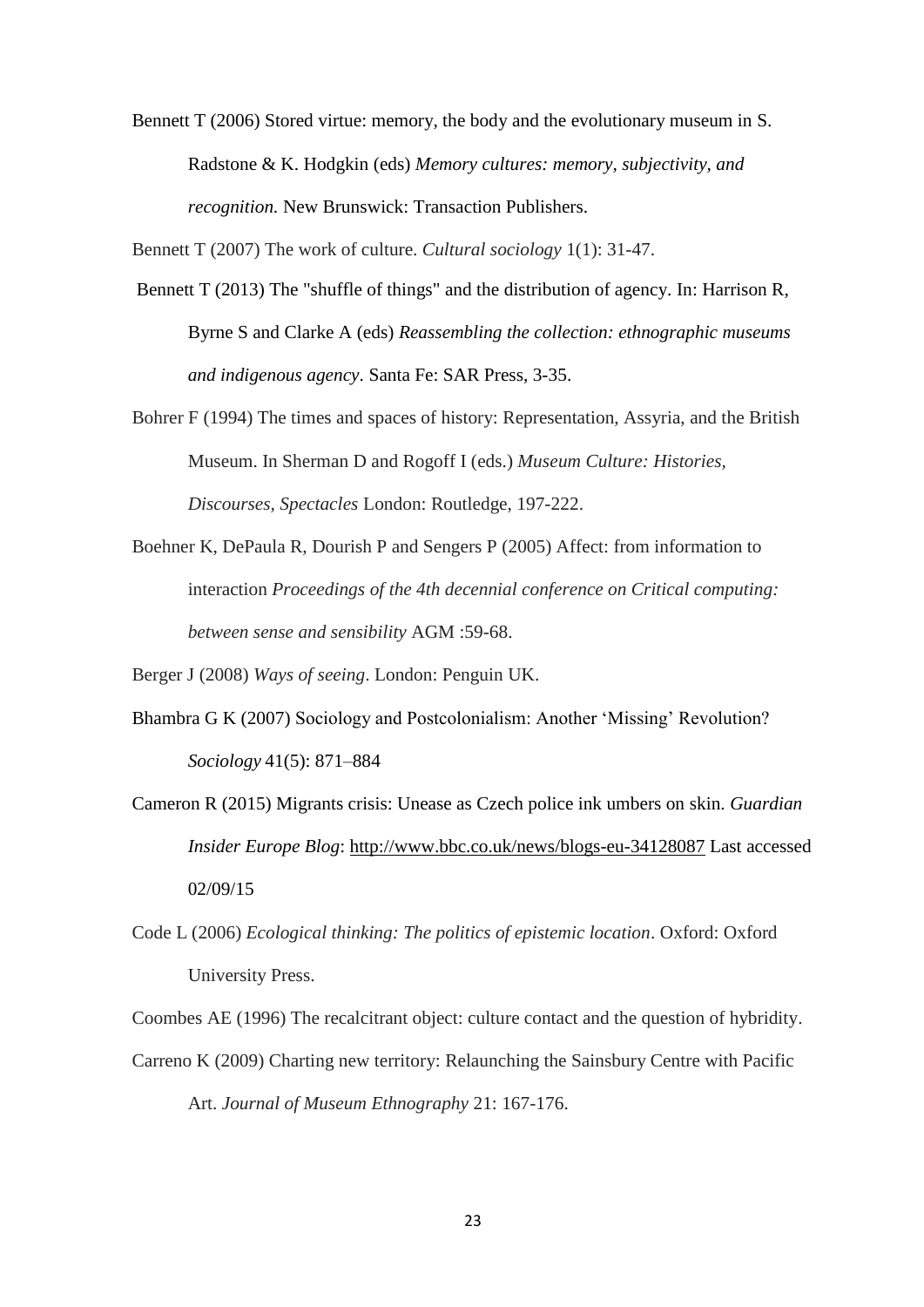Crang M & Tolia-Kelly D P (2010) Nation, race and affect: senses and sensibilities at National Heritage sites. *Environment and planning A* 42(10): 2309-2314.

Dewan D and Hackett S (2009) Cumulative affect: Museum collections, photography and Studio portraiture. *Photography and Culture* 2(3): 337-348.

Dos Santos MS (2005) Representations of black people in Brazilian museums. *Museum* 

*and Societ*y 3(1): 51-65.

Du Bois WE (1903) *The Souls of Black Folk.* New York: Burghardt.

de Certeau M (1988) *The Writing of History*. New York: Columbia University Press.

De Nardi S (2014a). An embodied approach to Second World War storytelling mementoes: Probing beyond the archival into the corporeality of memories of the resistance. *Journal of Material Culture* 19 (4): 443–464.

De Nardi S (2014b). 'No one had asked me about that before': A focus on the body and 'other' Resistance experiences in Italian Second World War storytelling. *Oral History* 41 (2): 73-83.

Dwyer C and Bressey C (eds) (2008) *New Geographies of Race and Racism*. Farnham: Ashgate

Edensor TJ (2010) Aurora landscapes: Affective atmospheres of light and dark. In:

Lund M.K.A. and Benediktsson K (eds) (2012).*Conversations with Landscape.* Farnham:

Ashgate, 227-216.

Edwards E, Gosden C and Phillips R (2006) *Sensible Objects: Colonialism, Museums and* 

*Material Culture*. Oxford: Berg.

Fanon F (1968) *Black Skin, White Masks*. Translated by Charles Lam Markmann. New York: Grove Press.

Fortier A M (2007) Too close for comfort: loving thy neighbour and the management of multicultural intimacies *Environment and Planning D: Society and Space* 25(1): 104-119.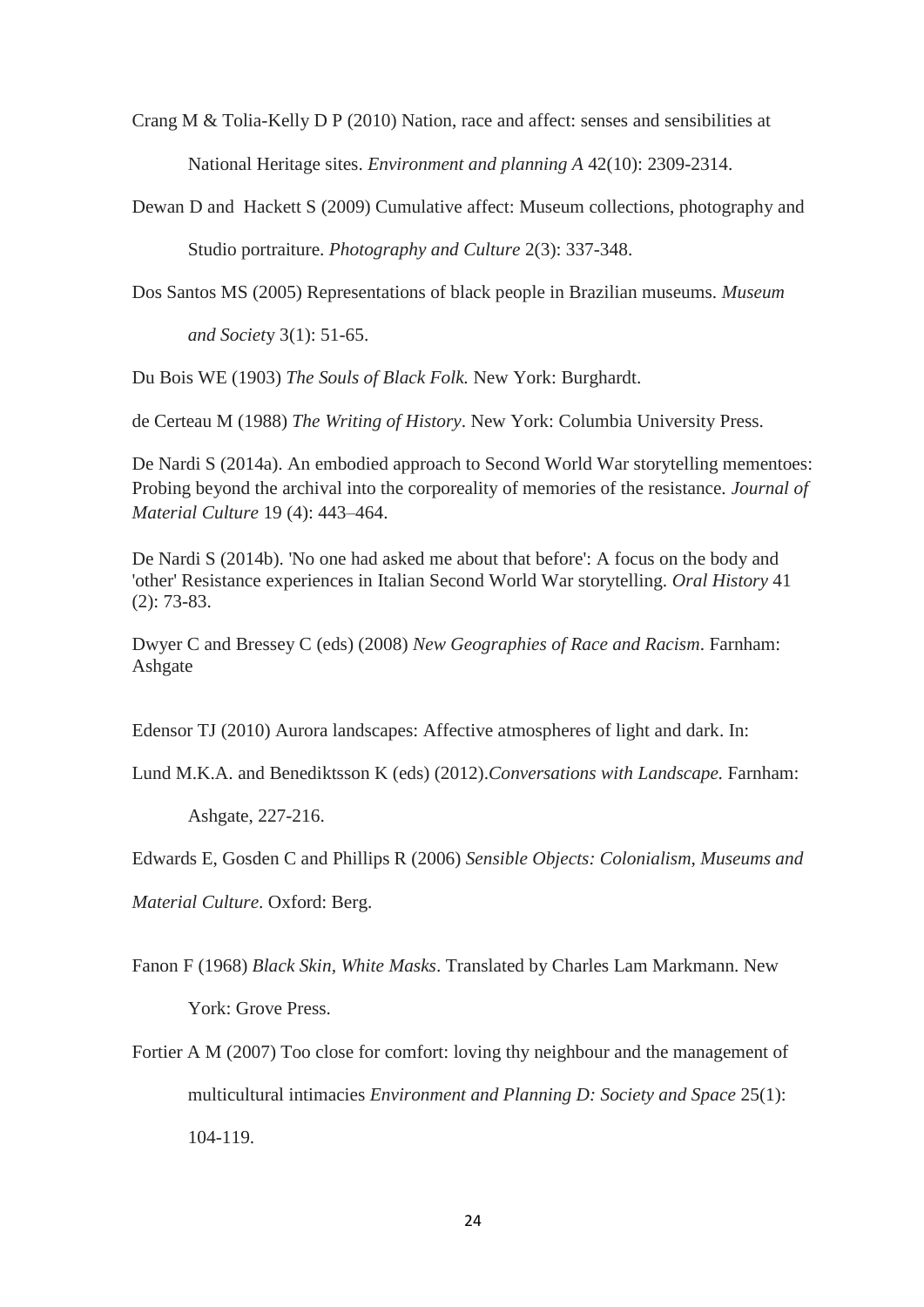- Fortier A M (2008) *Multicultural Horizons: Diversity and the Limits of the Civil Nation*. London: Routledge.
- Fortier A M (2010) Proximity by design? Affective citizenship and the management of unease *Citizenship studies* 14(1):17-30.
- Gell A (1998) *Art and Agency: an Anthropological Theory*. Oxford: Oxford University Press.

Goodman N (1985) The end of the Museum? *Journal of Aesthetic Education* 19 (2): 53-62.

- Gilroy P (1990) Art of darkness: Black art and the problem of belonging to England. *Third Text* 4(10): 45–52.
- Gilroy P (1993) *Small Acts: Thoughts on the Politics of Black Cultures.* London: Serpents Tail.

Gilroy P (2013) *There ain't no Black in the Union Jack.* London: Routledge.

- Hetherington K (2003) Spatial textures: Place, touch, and praesentia. *Environment and Planning A* 35:1933–44.
- Golding V (2009) *Learning at the Museum: Frontiers, Identity, Race and Power.* Farnham: Ashgate.
- Gregory K and Witcomb A (2007) Beyond nostalgia: The role of affect in generating historical understanding at heritage sites. In: Knell SJ, MacLeod S and Watson S (eds) (2007) *Museum Revolutions*. London: Routledge, 263–275.
- Hall S (1992) The West and the rest: Discourse and power. In: Maaka RCA and Andersen C (eds) *The Indigenous Experience: Global Perspectives.* Toronto: Canadian Scholars Press, 165-173.
- Hall S (1996) Cultural identity and Diaspora. In: Mongia P (ed) *Contemporary Postcolonial Theory: A Reader*. London: Arnold, 110-121.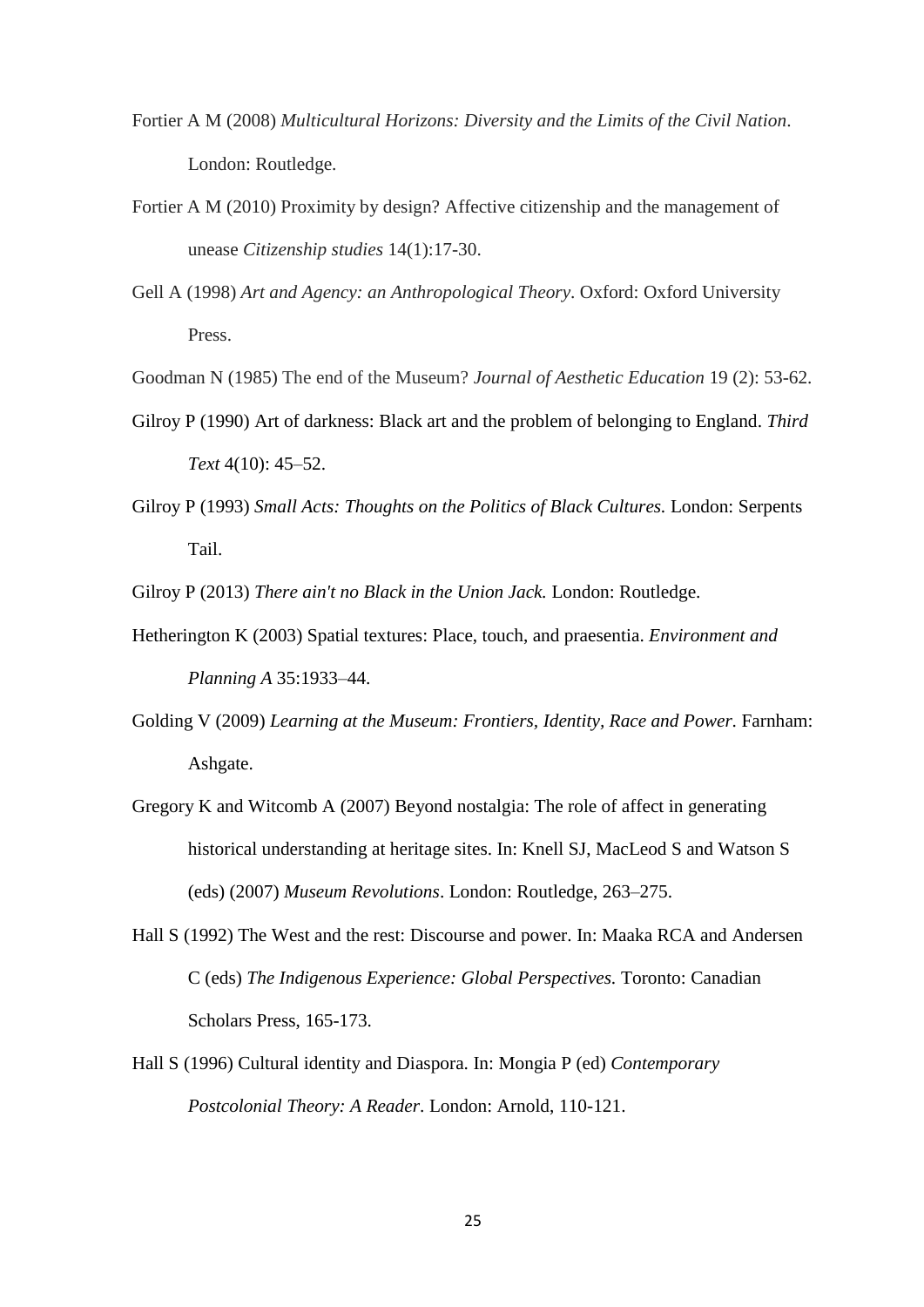- Hall S (1997a) (ed.). *Representation: Cultural Representations and Signifying Practices Vol. 2*. Thousand Oaks and New Delhi: Sage.
- Hall S (1997b) Who needs identity? In: Hall S and du Gay P (eds) *Questions of Cultural Identity.* Thousand Oaks and New Delhi: Sage, 1-17.
- Hall S (2005) Whose heritage? Un-settling 'the heritage', re-imaging the post-nation. In: Littler J and Naidoo R (eds) *The Politics of Heritage: The Legacy of 'Race'* London: Routledge, 23-35.
- Hetherington K (2003) Spatial textures: Place, touch, and praesentia. *Environment and planning A* 35(11): 1933-44.
- Hemmings C (2005) [Invoking affect: cultural theory and the ontological turn.](http://eprints.lse.ac.uk/15188/) *Cultural Studies* 19 (5): 548-567.
- Herle A (2005) Pacific ethnography, politics and Museums. *Journal of Museum Ethnography* 17: 32-57.
- Higgins K and Stevenson K (2012) *Pacific Island Artists: Navigating the Global Art World.* Oakland, C.A: Masalai Press.
- Hooper-Greenhill E (2013) *Museums and their Visitors*. London: Routledge.
- Isaac G (2008) Technology becomes the object: The use of electronic media at the National Museum of the American Indian. *Journal of Material Culture* 13(3): 287- 310.
- Karp I (1991) How museums define other cultures. *American Art* 5 ( ½): 10-15.
- Karp I and Lavine S (1991) (eds) *Exhibiting Cultures: The Poetics and Politics of Museum Display.* Washington, DC: Smithsonian Institution Press.
- Kraftl P and Adey P (2008) Architecture/affect/inhabitation: Geographies of being-in buildings. *Annals of the Association of American Geographers* 98(1): 213-231.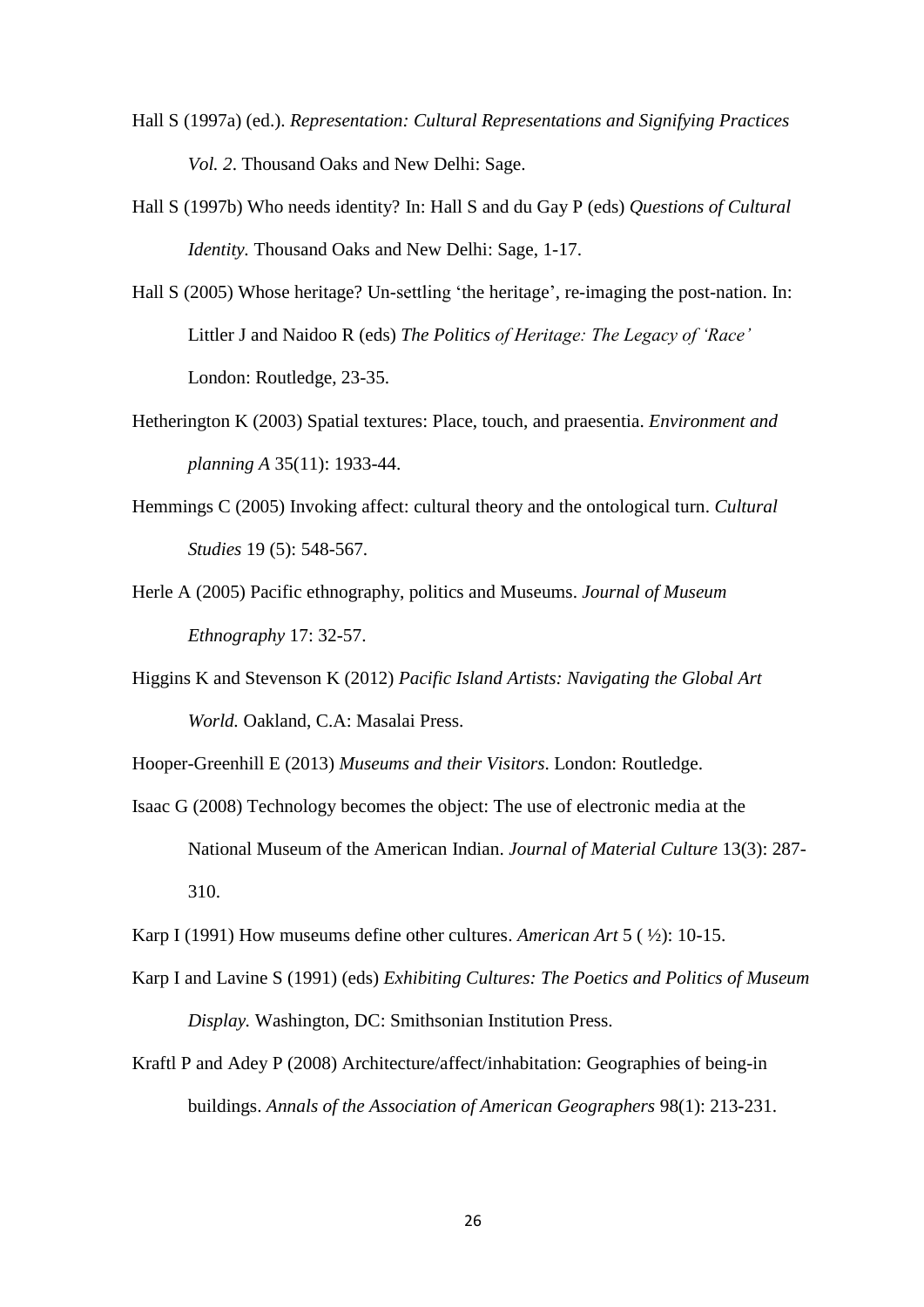- Mercer K (2008) (ed.). *Exiles, Diasporas & Strangers*. London and Cambridge, MA: Iniva & MIT Press.
- Marx K (1978) [1856]. Speech at the anniversary of the people's paper. In: Tucker RC (ed.) *The Marx-Engels Reader* (2nd edition). London: Norton, 577–578.
- Macdonald S. (1998) (ed.) *The Politics of Display: Museums, Science, Culture*. London: Routledge.
- Meer N and Nayak A (2013) Race ends where? Race, racism and contemporary sociology. *Sociology* Nov Issue: 1--18 [Published online before print November 15, 2013, doi: 10.1177/0038038513501943]
- Merriman N (1992) The dilemma of representation. *La nouvelle Alexandrie.* Paris: Direction des Musées de France/Collège International de Philosophie, 129-10.
- McCormack DP (2008) Engineering affective atmospheres on the moving geographies of the 1897 Andrée expedition. C*ultural Geographies* 15(4): 413-430.
- McClintock A (2013) *Imperial Leather: Race, Gender, and Sexuality in the Colonial Contest.* London: Routledge.
- Mookherjee N (2011) The aesthetics of nations: anthropological and historical approaches. *Journal of the Royal Anthropological Institute* 17(1):1-20.
- Morrison C, Johnston L and Longhurst R (2013) Critical geographies of love as spatial, relational and political. *Progress in Human Geography* 37(4): 505-521.
- Noxolo P, Raghuram P and Madge C (2008) 'Geography is Pregnant' and 'Geography's Milk is Flowing': Metaphors for a Postcolonial Discipline? *Environment and Planning D: Society and Space* 26(1):146-168.
- Noxolo P (2009) "My Paper, My Paper": Reflections on the embodied production of postcolonial geographical responsibility in academic writing. *Geoforum* 40(1):55-65.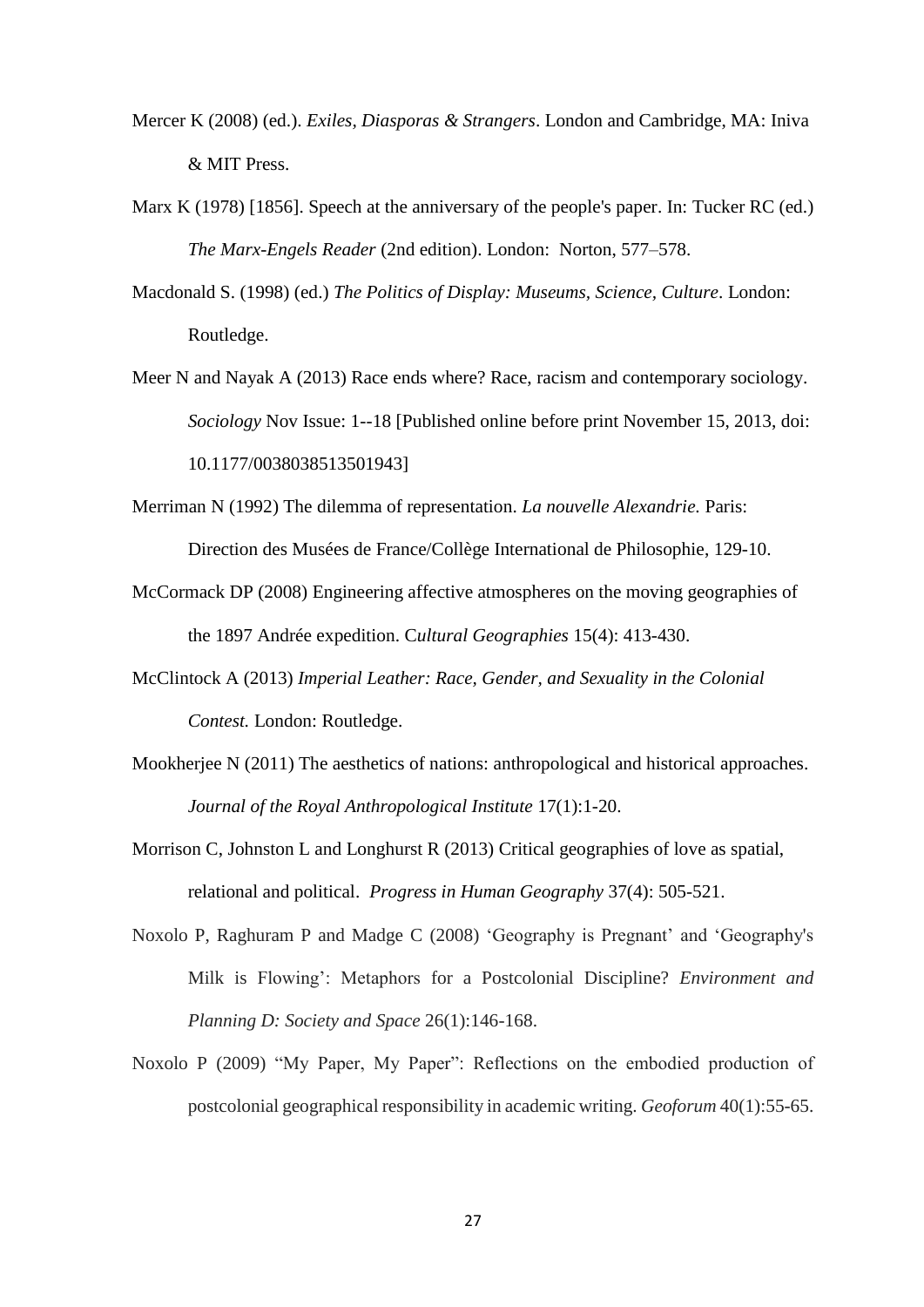- Pieterse J N (2005) Multiculturalism and museums. *Heritage, Museums and Galleries* 14(4): 163-183.
- Pile S (2010) Emotions and affect in recent human geography. *Transactions of the Institute of British Geographers* 35*:* 5–20.
- Pile S (2011) Skin, race and space: the clash of bodily schemas in Frantz Fanon's Black Skins, White Masks and Nella Larsen's Passing. *Cultural Geographies* 18(1): 25– 41.
- Raghuram, P., Madge, C. and Noxolo, P., 2009. Rethinking responsibility and care for a postcolonial world. *Geoforum* 40(1): 5-13.
- Raymond R (2003) Getting specific: Fashion activism in Auckland during the 1990s- a visual essay. In: Colchester C (ed.) *Clothing the Pacific.* Oxford and New York: Berg, 193-208.
- Raymond R (2008) Power and taboo: Sacred objects from the Eastern Pacific and: Pasifika Styles and: Pacific Encounters: Art and Divinity in Polynesia (review). *The Contemporary Pacific* 20(1): 283-286.
- Raymond R and Jacobs K (2009) Encounters with Polynesia: Exhibiting the past in the present. *Journal of Museum Ethnography* 21: 127-138.
- Raymond R (2011) Where Art Though Taonga? An introduction to the Polynesian collections on exhibition at the British Museum, 2 Feb 2011 - uploaded by Salvador Brown. Online at [https://www.youtube.com/watch?v=xwTrCdtCGYE,](https://www.youtube.com/watch?v=xwTrCdtCGYE) last accessed 25/02/16
- Rodríguez E, Boatca M and Costa S (2010) *Decolonizing European Sociology. Transdisciplinary Approaches*. Surrey, England: Ashgate.

Said EW (1979) *Orientalism.* New York: Vintage.

Said EW (1993) *Culture and imperialism.* London: Chatto and Windus.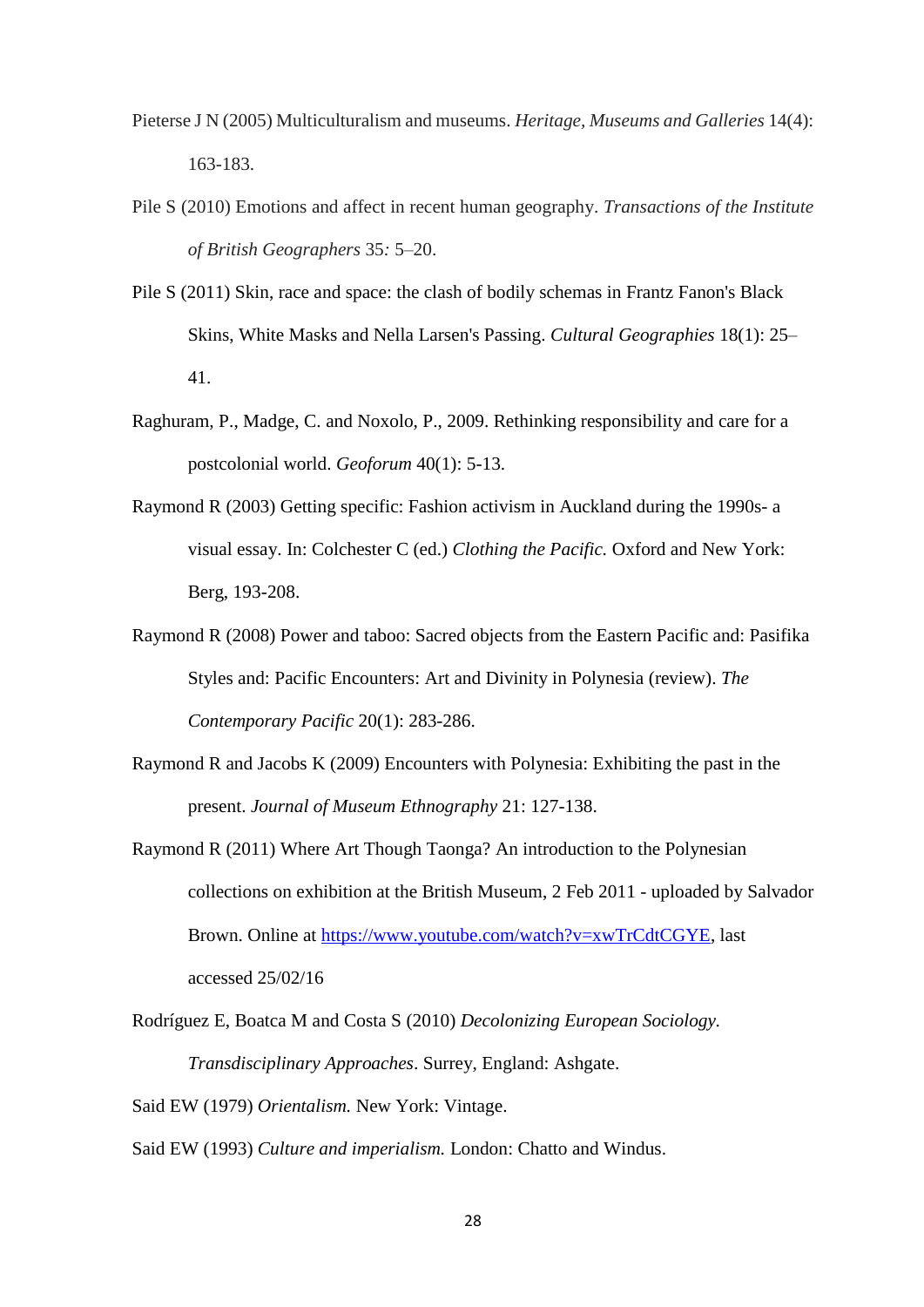- Salmond AM (2008) (ed.) *Pasifika Styles: Artists Inside the Museum*. Dunedin: Otago University Press.
- Samuel R (1994) *Theatres of memory, Volume 1: Past and Present in Contemporary Culture.* London: Verso.
- Schorch P (2013) Contact zones, third spaces, and the act of interpretation *Museum and Society* 11 (1): 68–81.
- Schorch P (2014) Cultural feelings and the making of meaning. *International Journal of Heritage Studies* 20 (1): 22–35.
- Smaje C 1(997) Not just a social construct: Theorising race and ethnicity. *Sociology* 31(2): 307-327.
- Spivak GC (1988) *"*Can the subaltern speak?" In: Nelson C and Grossberg L (eds.) *Marxism and the Interpretation of Culture.* Chicago: University of Illinois Press, 271-313.
- Starzecka DC, Neich R. and Pendergrast M (2010) *The Māori Collections of the British Museum*. London: The British Museum Press.
- Stephens AC (2015) The affective atmospheres of nationalism. *Cultural Geographies* doi: 1474474015569994.. Last Accessed 01/08/15.
- Sully D, Raymond R and Hoete A (2013) Locating Hinemihi's People. *Journal of Material Culture*, DOI.1359183513514316.
- Stocking GW (1988) (ed.) *Objects and Others: Essays on Museums and Material Culture*. Madison: University of Wisconsin Press.
- Sylvester C (2009) *Art/ Museums: International Relations where we Least Expect it*. New York: Paradigm Publications.
- Thien D (2005) After or beyond feeling? A consideration of affect and emotion in geography. *Area* 37(4): 450-456.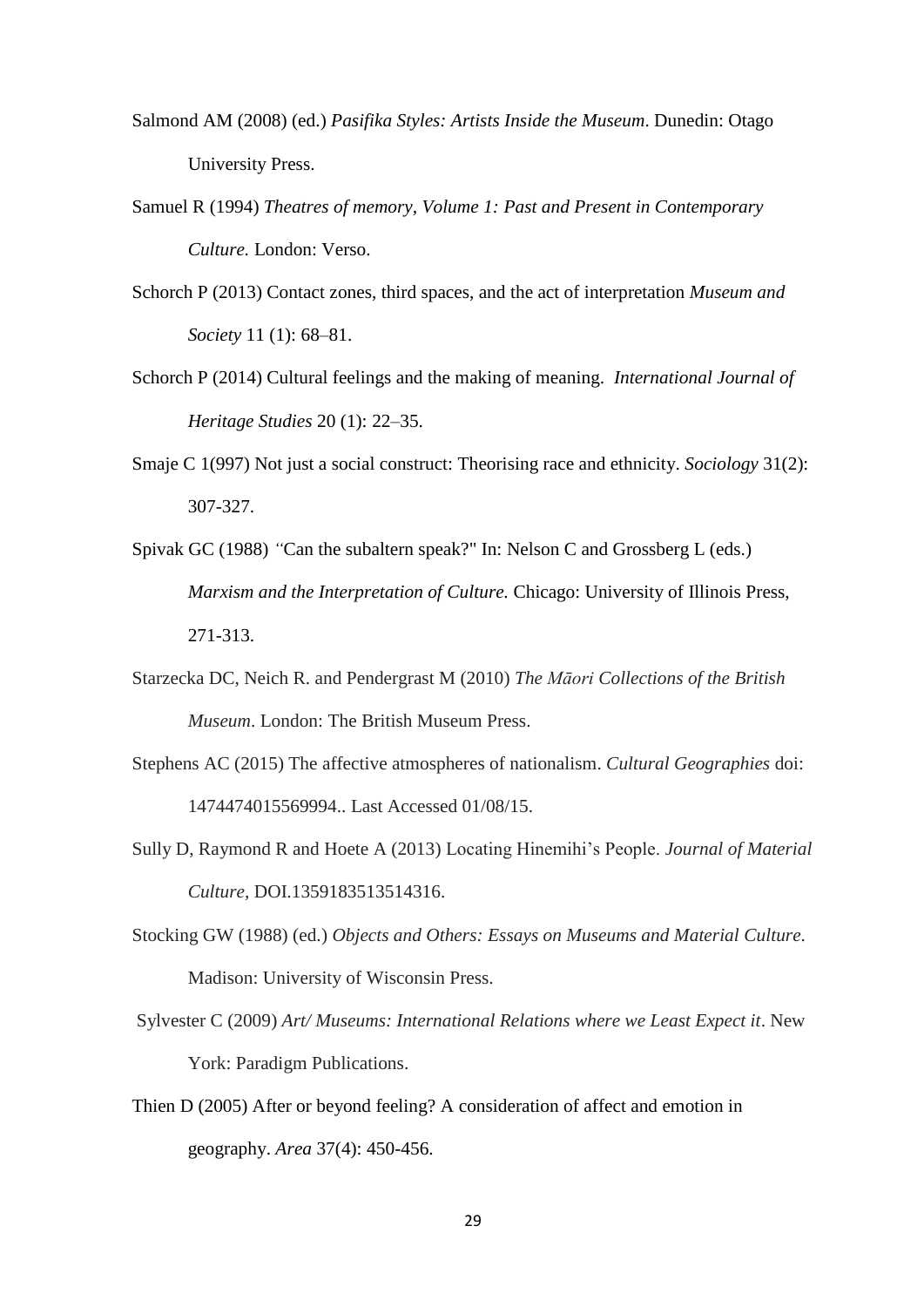- Thrift N (2004) Intensities of feeling: Towards a spatial politics of affect. *Geografiska Annaler: Series B, Human Geography* 86(1): 57-78.
- Tolia-Kelly D P (2006) Affect an ethnocentric encounter?: Exploring the 'universalist' imperative of emotional/affectual geographies. *Area* 38(2): 213-217.
- Waterton E and Watson S (2013) Framing theory: Towards a critical imagination in heritage studies. *International Journal of Heritage Studies* 19(6): 546-561.
- Waterton E (2014) A more-than-representational understanding of heritage? The 'past' and the politics of affect. *Geography Compass* 8(11): 823–833.
- Waterton E and Dittmer J (2014) The Museum as assemblage: Bringing forth affect at the Australian War Memorial. *Museum Management and Curatorship* 29 (2): 122–139.
- Waterton E, Smith LJ and Campbell, G (2006) The utility of discourse analysis to heritage studies: The Burra Charter and social inclusion. *International Journal of Heritage Studies* 12(4): 339-355.
- White M (1997) Cabinet of curiosity: Finding the viewer in a virtual Museum. *Convergence*: *The International Journal of Research into New Media Technologies* 3(3): 29-71.
- Witcomb A (2013) Understanding the role of affect in producing a critical pedagogy for history museums. *Museum Management and Curatorship* 28 (3): 255–271.

# AUTHOR BIOGRAPHY

Divya P. Tolia-Kelly is a cultural geographer at Durham University, working at the visual culture, race and identity. These are considered in spaces of landscape, home, and heritage. Since 1997, Divya has had research collaborations with artists Melanie Carvalho, Graham Lowe, Rosanna Raymond and Kahutoi Te Kanawa, and contributed to scholarship on visual culture, material culture, affect, race and visual methodologies. Her current research examines race, memory and materiality as they are narrated at the 21st century museum. This current research is leading to a